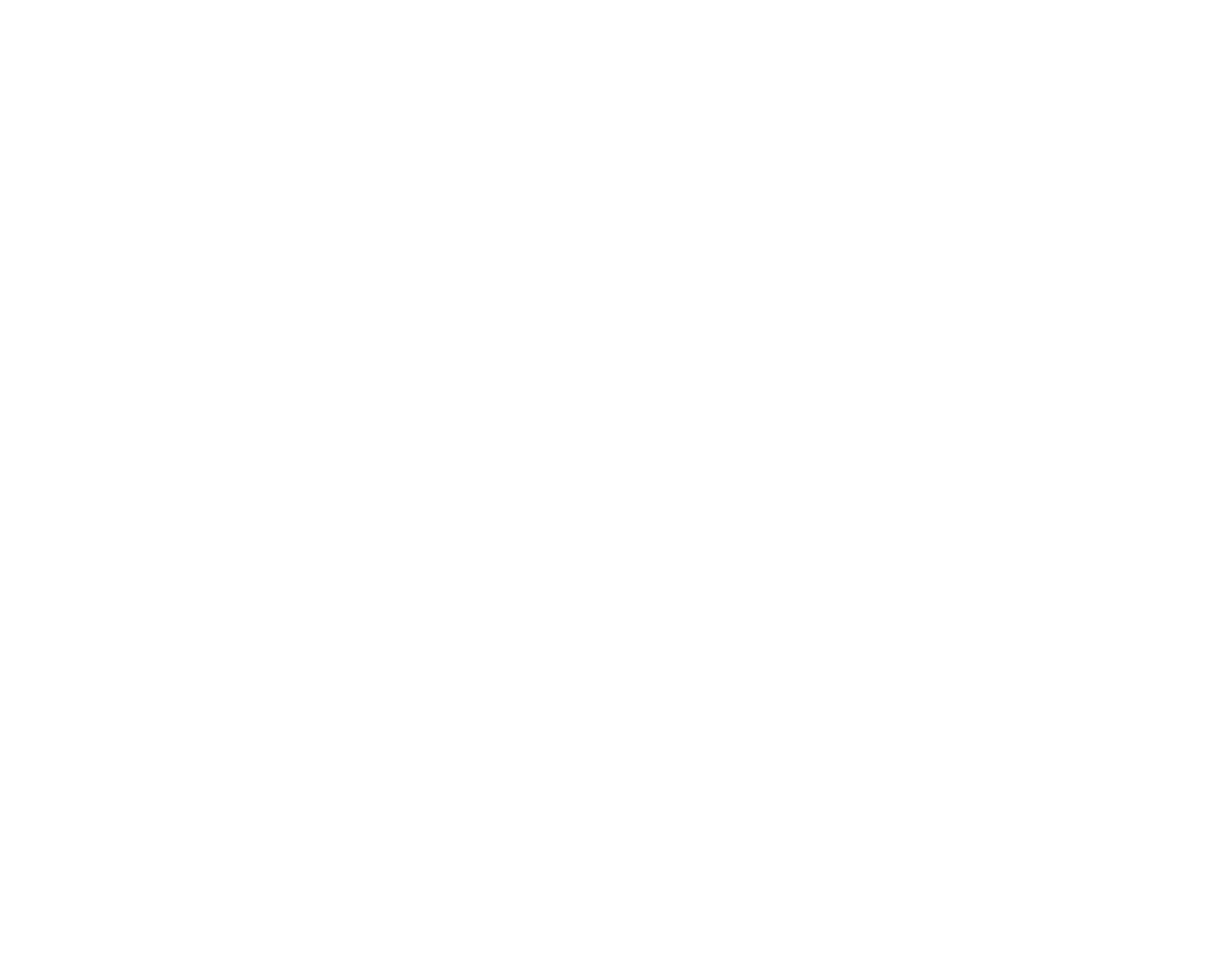### **Introduction**

This **Reporting and Disclosure Guide for Employee Benefit Plans** has been prepared by the U.S. Department of Labor's Employee Benefits Security Administration (EBSA) with assistance from the Pension Benefit Guaranty Corporation (PBGC). It is intended to be used as a quick reference tool for certain basic reporting and disclosure requirements under the Employee Retirement Income Security Act of 1974 (ERISA). Not all ERISA reporting and disclosure requirements are reflected in this guide. For example, the guide, as a general matter, does not focus on disclosures required by the Internal Revenue Code or the provisions of ERISA for which the Treasury Department and Internal Revenue Service have regulatory and interpretive authority.

The guide contains, on page 19, a list of EBSA and PBGC resources, including agency Internet sites, where laws, regulations, and other guidance are available on ERISA's reporting and disclosure requirements. Readers should refer to the law, regulations, instructions for any applicable form, or other official guidance issued by EBSA or the PBGC for complete information on ERISA's reporting and disclosure requirements.

This guide contains three chapters. The first chapter, beginning on page 2, provides an overview of the most common disclosures that administrators of employee benefit plans are required to furnish to participants, beneficiaries, and certain other individuals under Title I of ERISA. The chapter has three sections: Basic Disclosure Requirements for Pension and Welfare Benefit Plans; Additional Disclosure Requirements for Welfare Benefit Plans That Are Group

Health Plans; and Additional Disclosure Requirements for Pension Plans.

The second chapter, beginning on page 10, provides an overview of reporting and disclosure requirements for defined benefit pension plans under Title IV of ERISA. The PBGC administers these provisions. The chapter focuses primarily on single-employer plans and has four sections. The first section - Pension Insurance Premiums - applies to covered single-employer and multiemployer defined benefit plans. The last three sections - Standard Terminations, Distress Terminations, and Other Reports - apply only to covered single-employer defined benefit plans.

The third chapter, beginning on page 14, provides an overview of the Form 5500 and Form M-1 Annual Reporting requirements. The chapter consists of the following quick reference charts: Pension and Welfare Benefit Plan Form 5500 Quick Reference Chart; DFE Form 5500 Quick Reference Chart; and Form M-1 Quick Reference Chart.

This Department of Labor publication is intended to improve public access to information about the reporting and disclosure rules under ERISA. We made every effort to ensure that the information presented reflects current laws and final regulations as of July 2008. Please be sure to check current laws and regulations on our website at www.dol.gov/ebsa.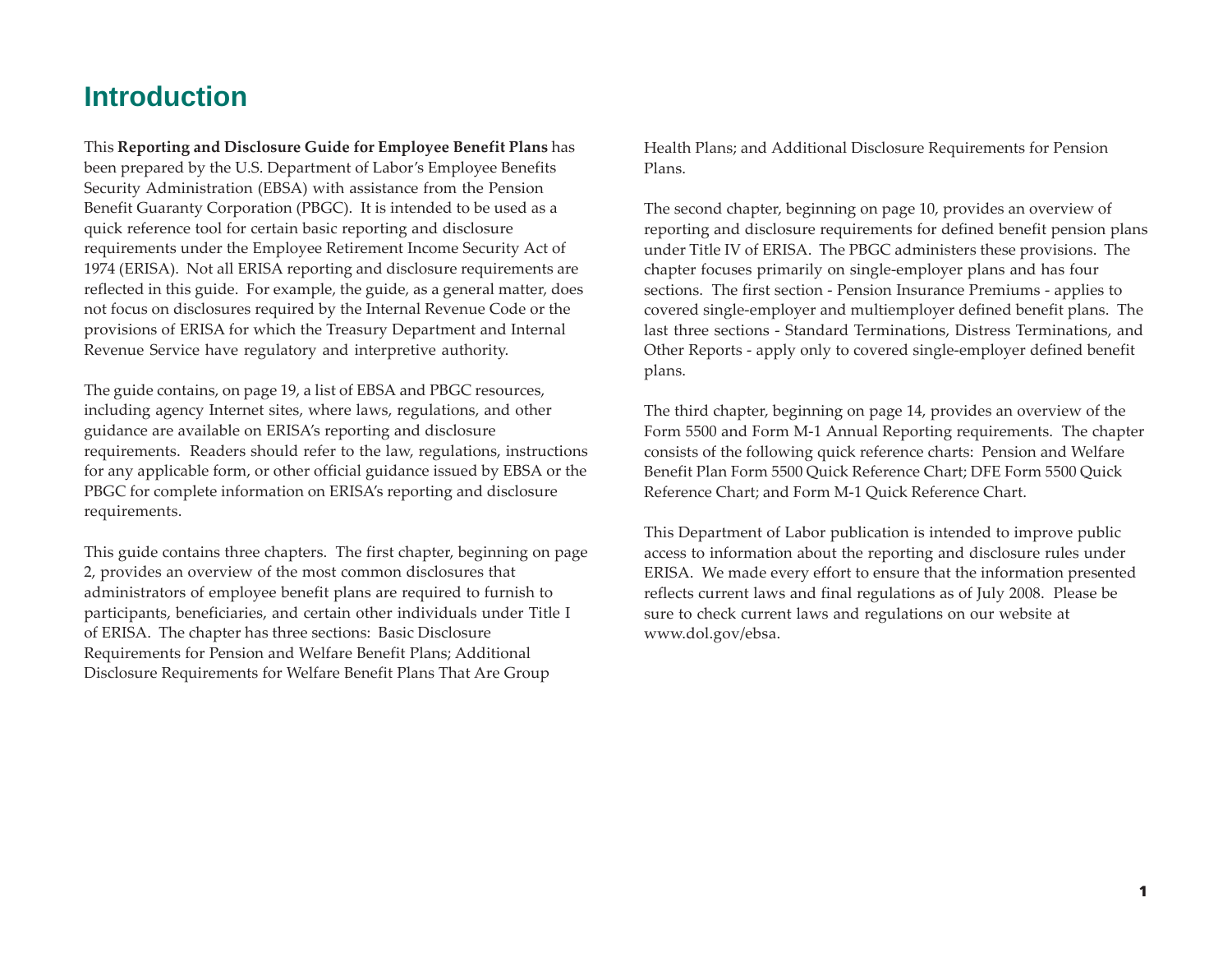## **Overview of ERISA Title I Basic Disclosure Requirements**1**\***

| <u>JECHON II. DASIC DISCIOSULE INEQUIFERIENTS IVI I ENSIQII ANU VVENALE DENENTI IANS</u>  |                                                                                                                                                                                                                                                                                                                                                                                                                                                                                                                      |                                                                                                                                                                                                                                                                                                                                                                 |                                                                                                                                                                                                                                                                                                                                                                                                                                                            |
|-------------------------------------------------------------------------------------------|----------------------------------------------------------------------------------------------------------------------------------------------------------------------------------------------------------------------------------------------------------------------------------------------------------------------------------------------------------------------------------------------------------------------------------------------------------------------------------------------------------------------|-----------------------------------------------------------------------------------------------------------------------------------------------------------------------------------------------------------------------------------------------------------------------------------------------------------------------------------------------------------------|------------------------------------------------------------------------------------------------------------------------------------------------------------------------------------------------------------------------------------------------------------------------------------------------------------------------------------------------------------------------------------------------------------------------------------------------------------|
| <b>Document</b>                                                                           | <b>Type of Information</b>                                                                                                                                                                                                                                                                                                                                                                                                                                                                                           | <b>To Whom</b>                                                                                                                                                                                                                                                                                                                                                  | <b>When</b>                                                                                                                                                                                                                                                                                                                                                                                                                                                |
| <b>Summary Plan Description (SPD)</b>                                                     | Primary vehicle for informing participants<br>and beneficiaries about their plan and how it<br>operates. Must be written for average<br>participant and be sufficiently comprehen-<br>sive to apprise covered persons of their<br>benefits, rights, and obligations under the<br>plan. Must accurately reflect the plan's<br>contents as of the date not earlier than 120<br>days prior to the date the SPD is disclosed.<br>See 29 CFR §§ 2520.102-2 and 2520.102-3<br>for style, format, and content requirements. | Participants and those pension plan<br>beneficiaries receiving benefits. (Also see<br>"Plan Documents" below for persons with<br>the right to obtain SPD upon request).<br>See 29 CFR § 2520.102-2(c) for provisions<br>on foreign language assistance when a<br>certain portion of plan participants are<br>literate only in the same non-English<br>language. | Automatically to participants within 90<br>days of becoming covered by the plan<br>and to pension plan beneficiaries within 90<br>days after first receiving benefits.<br>However, a plan has 120 days after<br>becoming subject to ERISA to distribute<br>the SPD. Updated SPD must be furnished<br>every 5 years if changes made to SPD<br>information or plan is amended. Other-<br>wise must be furnished every 10 years.<br>See 29 CFR § 2520.104b-2. |
| <b>Summary of Material Modification</b><br>(SMM)                                          | Describes material modifications to a plan<br>and changes in the information required to<br>be in the SPD. Distribution of updated SPD<br>satisfies this requirement. See 29 CFR<br>§ 2520.104b-3.                                                                                                                                                                                                                                                                                                                   | Participants and those pension plan<br>beneficiaries receiving benefits. (Also see<br>"Plan Documents" below for persons with<br>the right to obtain SMM upon request).                                                                                                                                                                                         | Automatically to participants and pension<br>plan beneficiaries receiving benefits; not<br>later than 210 days after the end of the plan<br>year in which the change is adopted.                                                                                                                                                                                                                                                                           |
| <b>Summary Annual Report (SAR)</b>                                                        | Narrative summary of the Form 5500. See<br>29 CFR § 2520.104b-10(d) for prescribed<br>format.                                                                                                                                                                                                                                                                                                                                                                                                                        | Participants and those pension plan<br>beneficiaries receiving benefits. For plan<br>years beginning after December 31, 2007,<br>the SAR is no longer required for defined<br>benefit pension plans, which now instead<br>provide the annual funding notice (see<br>below).                                                                                     | Automatically to participants and pension<br>plan beneficiaries receiving benefits<br>within 9 months after end of plan year, or<br>2 months after due date for filing Form<br>5500 (with approved extension).                                                                                                                                                                                                                                             |
| Notification of Benefit Determination<br>(claims notices or "explanation of<br>benefits") | Information regarding benefit claim<br>determinations. Adverse benefit determina-<br>tions must include required disclosures<br>(e.g., the specific reason(s) for the denial of<br>a claim, reference to the specific plan<br>provisions on which the benefit determina-<br>tion is based, and a description of the plan's<br>appeal procedures).                                                                                                                                                                    | Claimants (participants and beneficiaries or<br>authorized claims representatives).                                                                                                                                                                                                                                                                             | Requirements vary depending on type of<br>plan and type of benefit claim involved.<br>See 29 CFR § 2560.503-1 for prescribed<br>claims procedures requirements.                                                                                                                                                                                                                                                                                            |
| <b>Plan Documents</b>                                                                     | The plan administrator must furnish copies<br>of certain documents upon written request<br>and must have copies available for<br>examination. The documents include the<br>latest updated SPD, latest Form 5500, trust<br>agreement, and other instruments under<br>which the plan is established or operated.                                                                                                                                                                                                       | Participants and beneficiaries. Also see<br>29 CFR § 2520.104a-8 regarding the<br>Department's authority to request docu-<br>ments.                                                                                                                                                                                                                             | Copies must be furnished no later than 30<br>days after a written request. Plan<br>administrator must make copies available<br>at its principal office and certain other<br>locations as specified in 29 CFR<br>§ 2520.104b-1(b).                                                                                                                                                                                                                          |

**Section 1: Basic Disclosure Requirements for Pension and Welfare Benefit Plans**

\*All footnotes for this chapter are on page 4.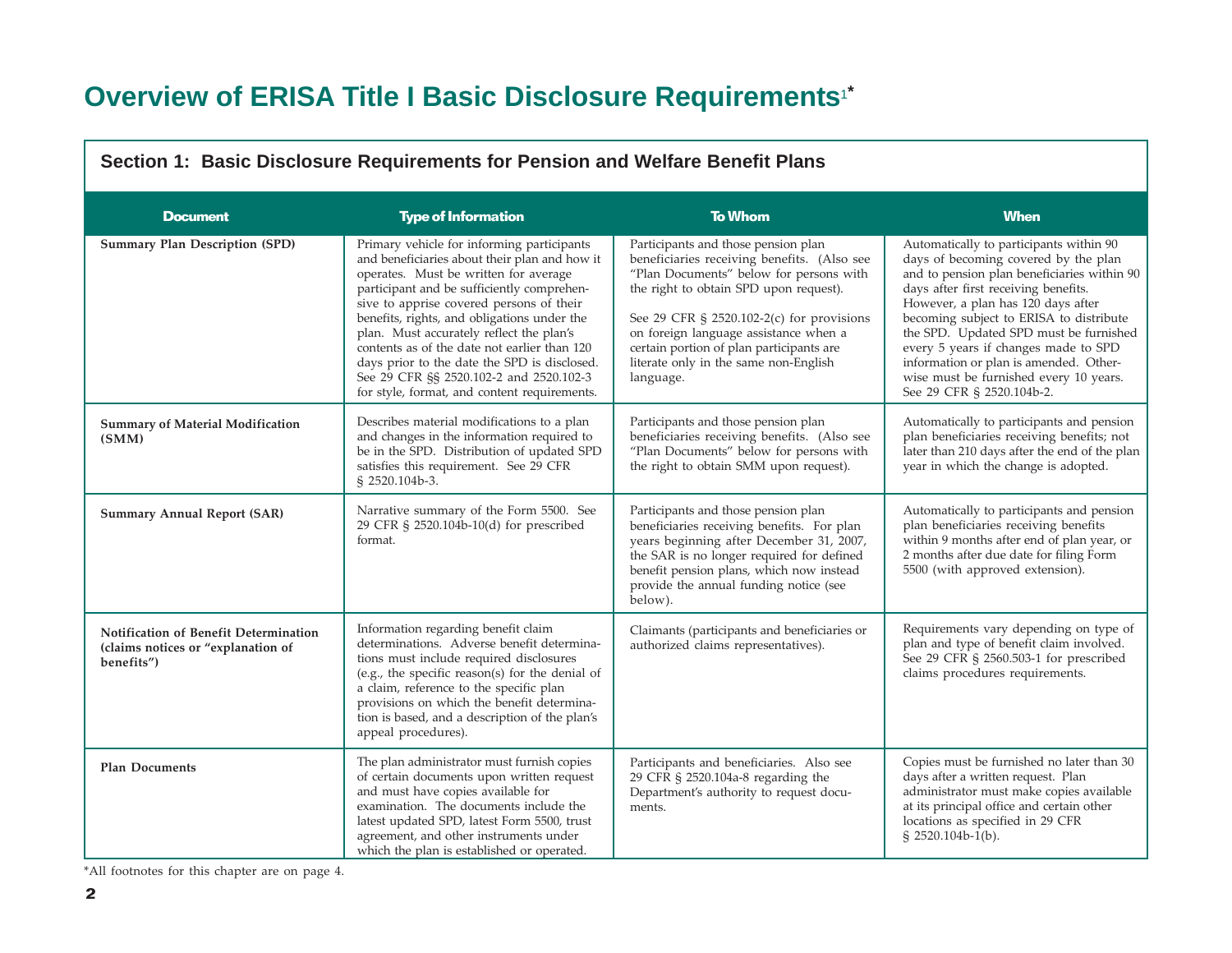### **Section 2: Additional Disclosure Requirements for Welfare Benefit Plans That Are Group Health Plans**<sup>2</sup>

| <b>Document</b>                                                                | <b>Type of Information</b>                                                                                                                                                                                                                                                               | <b>To Whom</b>                                                                                                                                            | <b>When</b>                                                                                                                                                                                                                                                                                                                                                                                                                                                                                                                                                                |
|--------------------------------------------------------------------------------|------------------------------------------------------------------------------------------------------------------------------------------------------------------------------------------------------------------------------------------------------------------------------------------|-----------------------------------------------------------------------------------------------------------------------------------------------------------|----------------------------------------------------------------------------------------------------------------------------------------------------------------------------------------------------------------------------------------------------------------------------------------------------------------------------------------------------------------------------------------------------------------------------------------------------------------------------------------------------------------------------------------------------------------------------|
| <b>Summary of Material Reduction in</b><br><b>Covered Services or Benefits</b> | Summary of group health plan amendments<br>and changes in information required to be<br>in SPD that constitute a "material reduction<br>in covered services or benefits." See 29<br>CFR § $2520.104b-3(d)(3)$ for definitions.                                                           | Participants.                                                                                                                                             | Generally within 60 days of adoption of<br>material reduction in group health plan<br>services or benefits. See 29 CFR<br>§ 2520.104b-3(d)(2) regarding 90-day<br>alternative rule for furnishing the required<br>information.                                                                                                                                                                                                                                                                                                                                             |
| Initial COBRA Notice <sup>3</sup>                                              | Notice of the right to purchase temporary<br>extension of group health coverage when<br>coverage is lost due to a qualifying event.<br>For more information, see EBSA's booklet<br>An Employer's Guide to Group Health<br>Continuation Coverage Under COBRA.<br>See 29 CFR § 2590.606-1. | Covered employees and covered spouses.                                                                                                                    | When group health plan coverage<br>commences.                                                                                                                                                                                                                                                                                                                                                                                                                                                                                                                              |
| <b>COBRA Election Notice<sup>3</sup></b>                                       | Notice to "qualified beneficiaries" of their<br>right to elect COBRA coverage upon<br>occurrence of qualifying event. For more<br>information, see EBSA's booklet An<br>Employer's Guide to Group Health<br>Continuation Coverage Under COBRA.<br>See 29 CFR § 2590.606-4.               | Covered employees, covered spouses,<br>and dependent children who are qualified<br>beneficiaries.                                                         | The administrator must generally provide<br>qualified beneficiaries with this notice,<br>generally within 14 days after being<br>notified by the employer or qualified<br>beneficiary of the qualifying event. If the<br>employer is also the plan administrator,<br>the administrator must provide the notice<br>not later than 44 days after: the date on<br>which the qualifying event occurred; or if<br>the plan provides that COBRA continua-<br>tion coverage starts on the date of loss of<br>coverage, the date of loss of coverage<br>due to a qualifying event. |
| Notice of Unavailability of COBRA                                              | Notice that an individual is not entitled to<br>COBRA coverage. See 29 CFR § 2590.606-<br>$4(c)$ .                                                                                                                                                                                       | Individuals who provide notice to the<br>administrator of a qualifying event whom<br>the administrator determines are not eligible<br>for COBRA coverage. | The administrator must provide this notice<br>generally within 14 days after being<br>notified by the individual of the qualifying<br>event.                                                                                                                                                                                                                                                                                                                                                                                                                               |
| Notice of Early Termination of COBRA<br>Coverage                               | Notice that a qualified beneficiary's<br>COBRA coverage will terminate earlier<br>than the maximum period of coverage.<br>See 29 CFR § 2590.606-4(d).                                                                                                                                    | Oualified beneficiaries whose COBRA<br>coverage will terminate earlier than the<br>maximum period of coverage.                                            | As soon as practicable following the<br>administrator's determination that<br>coverage will terminate.                                                                                                                                                                                                                                                                                                                                                                                                                                                                     |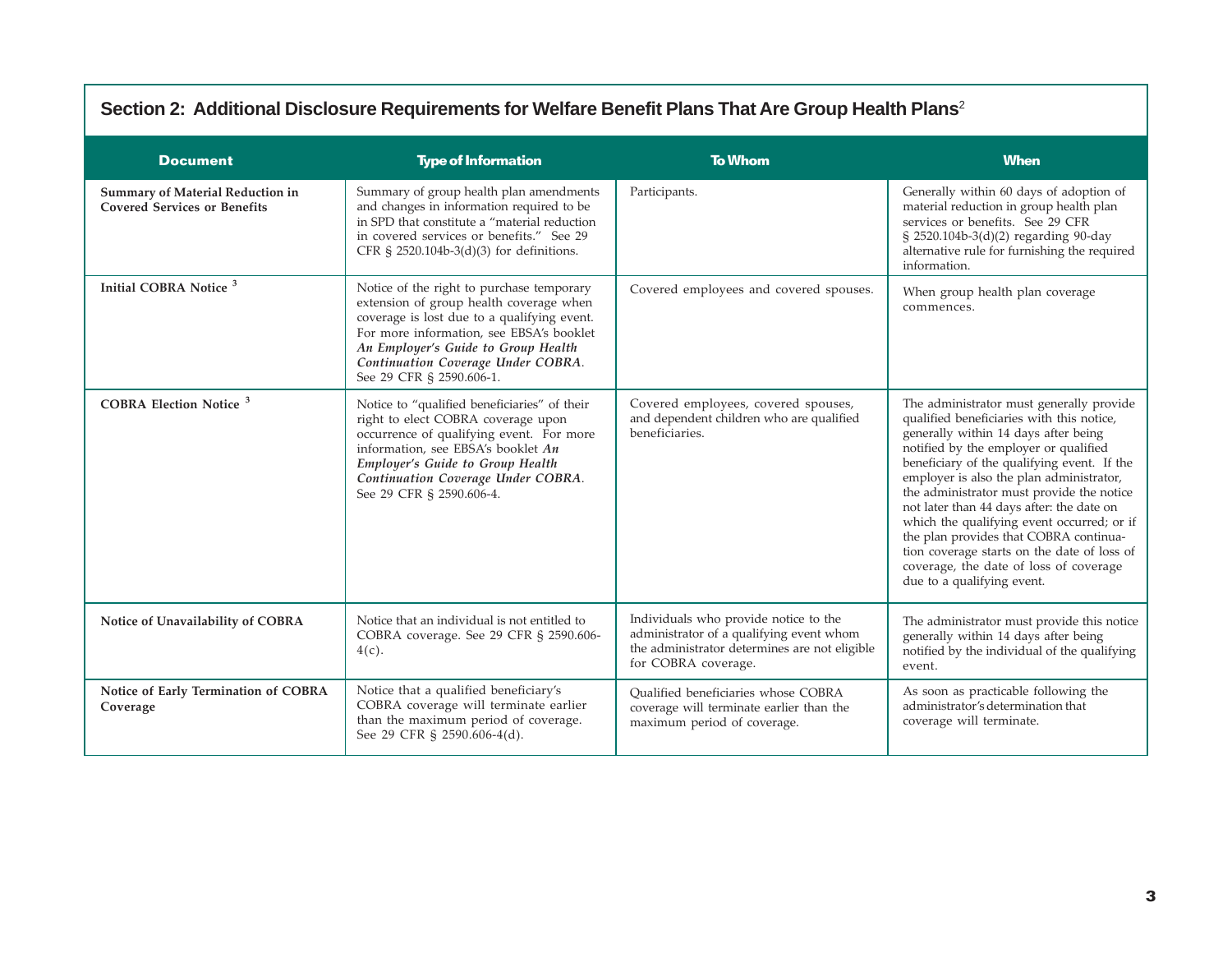| <b>Document</b>                                                                       | <b>Type of Information</b>                                                                                                                                                                                                                                                                                                                                                                                                                | <b>To Whom</b>                                                                                                                                                                                | <b>When</b>                                                                                                                                                                                                                                                                                                             |
|---------------------------------------------------------------------------------------|-------------------------------------------------------------------------------------------------------------------------------------------------------------------------------------------------------------------------------------------------------------------------------------------------------------------------------------------------------------------------------------------------------------------------------------------|-----------------------------------------------------------------------------------------------------------------------------------------------------------------------------------------------|-------------------------------------------------------------------------------------------------------------------------------------------------------------------------------------------------------------------------------------------------------------------------------------------------------------------------|
| Certificate of Creditable Coverage <sup>4</sup>                                       | Notice from employee's former group<br>health plan documenting prior group health<br>plan creditable coverage. See 29 CFR §<br>$2590.701 - 5(a)(3)(ii)$ for information required<br>to be included on the certificate.                                                                                                                                                                                                                    | Participants and beneficiaries who lose<br>coverage or who request a certificate.                                                                                                             | Automatically upon losing group health<br>plan coverage, becoming eligible for<br>COBRA coverage, and when COBRA<br>coverage ceases. A certificate may be<br>requested free of charge anytime prior to<br>losing coverage and within 24 months of<br>losing coverage.                                                   |
| <b>General Notice of Preexisting</b><br>Condition Exclusion <sup>4</sup>              | Notice describing a group health plan's<br>preexisting condition exclusion and how<br>prior creditable coverage can reduce the<br>preexisting condition exclusion period.<br>See 29 CFR § 2590.701-3(c) for pre-<br>scribed requirements.                                                                                                                                                                                                 | Participants.                                                                                                                                                                                 | Must be provided as part of any written<br>application materials distributed for<br>enrollment. If the plan or issuer does not<br>distribute such materials, by the earliest<br>date following a request for enrollment that<br>a plan or issuer, acting in a reasonable and<br>prompt fashion, can provide the notice. |
| <b>Individual Notice of Period of</b><br>Preexisting Condition Exclusion <sup>4</sup> | Notice that a specific preexisting condition<br>exclusion period applies to an individual<br>upon consideration of creditable coverage<br>evidence and an explanation of appeal<br>procedures if the individual disputes the<br>plan's determination. See 29 CFR §<br>2590.701-3(e) for prescribed requirements.                                                                                                                          | Participants and beneficiaries who<br>demonstrate creditable coverage that is not<br>enough to completely offset the preexisting<br>condition exclusion.                                      | As soon as possible following the<br>determination of creditable coverage.                                                                                                                                                                                                                                              |
| Notice of Special Enrollment Rights <sup>4</sup>                                      | Notice describing the group health plan's<br>special enrollment rules including the right<br>to special enroll within 30 days of the loss<br>of other coverage or of marriage, birth of a<br>child, adoption, or placement for adoption.<br>See 29 CFR § 2590.701-6(c) for prescribed<br>requirements as well as a model notice.                                                                                                          | Employees eligible to enroll in a group<br>health plan.                                                                                                                                       | At or before the time an employee is<br>initially offered the opportunity to enroll in<br>the group health plan.                                                                                                                                                                                                        |
| Wellness Program Disclosure <sup>4</sup>                                              | Notice given by any group health plan<br>offering a wellness program that requires<br>individuals to meet a standard related to a<br>health factor in order to obtain a reward. The<br>notice must disclose the availability of a<br>reasonable alternative standard (or possibility<br>of waiver of the otherwise applicable<br>standard). See 29 CFR § $2590.702(f)(2)(v)$ for<br>prescribed requirements as well as model<br>language. | Participants and beneficiaries eligible to<br>participate in a wellness program that<br>requires individuals to meet a standard<br>related to a health factor in order to obtain<br>a reward. | In all plan materials that describe the<br>terms of the wellness program. If the<br>plan materials merely mention that a<br>program is available, without describing<br>its terms, this disclosure is not required.                                                                                                     |

<sup>1</sup>Please refer to the Department's regulations and other guidance for information on the extent to which charges may be assessed to cover the cost of furnishing particular information, statements, or documents to particip beneficiaries required under Title I of ERISA. See, e.g., 29 CFR 2520.104b-30.

<sup>2</sup>The term "group health plan" means an employee welfare benefit plan to the extent that the plan provides medical care to employees or their dependents directly or through insurance, reimbursement or otherwise.

<sup>3</sup> COBRA generally applies to group health plans of employers who employed 20 or more employees during the prior calendar year. Provisions of COBRA covering State and local government plans are administered by the Department of Health and Human Services. COBRA does not apply to plans sponsored by certain church-related organizations.

4 For more information, see EBSA's *Compliance Assistance Guide: Health Benefits Coverage Under Federal Law*.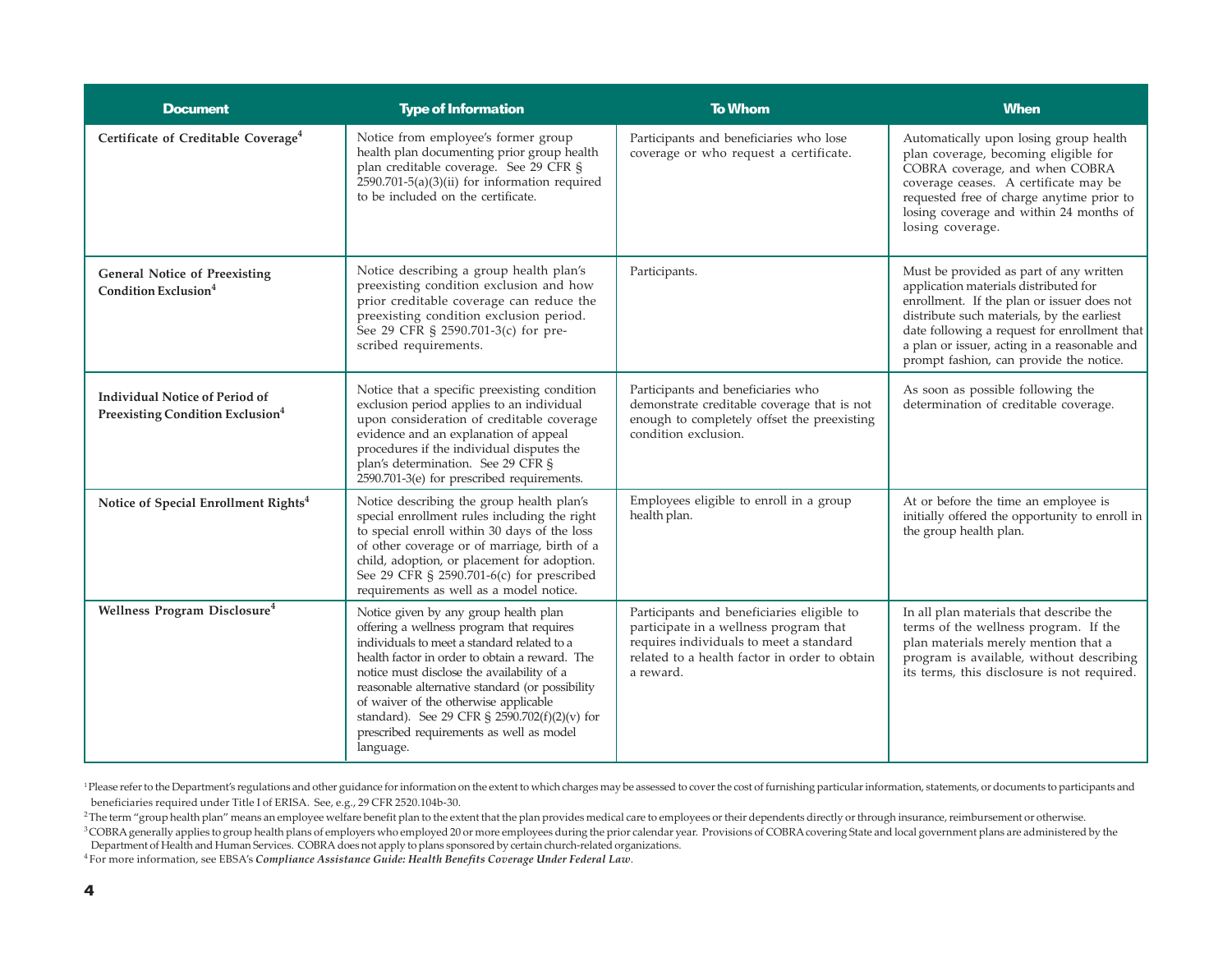| <b>Document</b>                                                      | <b>Type of Information</b>                                                                                                                                                                                                                                                                                                                                                                                                                            | <b>To Whom</b>                                                                                                      | <b>When</b>                                                                                                                                                                                                                                                                                                                                                                                                                                                                                                                                                                                                                                                                                             |
|----------------------------------------------------------------------|-------------------------------------------------------------------------------------------------------------------------------------------------------------------------------------------------------------------------------------------------------------------------------------------------------------------------------------------------------------------------------------------------------------------------------------------------------|---------------------------------------------------------------------------------------------------------------------|---------------------------------------------------------------------------------------------------------------------------------------------------------------------------------------------------------------------------------------------------------------------------------------------------------------------------------------------------------------------------------------------------------------------------------------------------------------------------------------------------------------------------------------------------------------------------------------------------------------------------------------------------------------------------------------------------------|
| Women's Health and Cancer Rights<br>Act (WHCRA) Notices <sup>4</sup> | Notice describing required benefits for<br>mastectomy-related reconstructive surgery,<br>prostheses, and treatment of physical<br>complications of mastectomy.                                                                                                                                                                                                                                                                                        | Participants.                                                                                                       | Notice must be furnished upon enrollment<br>and annually.                                                                                                                                                                                                                                                                                                                                                                                                                                                                                                                                                                                                                                               |
| Medical Child Support Order (MCSO)<br><b>Notice</b>                  | Notification from plan administrator<br>regarding receipt and qualification<br>determination on a MCSO directing the<br>plan to provide health insurance coverage<br>to a participant's noncustodial children. See<br>ERISA § $609(a)(5)(A)$ for prescribed<br>requirements.                                                                                                                                                                          | Participants, any child named in a MCSO,<br>and his or her representative.                                          | Administrator, upon receipt of MCSO,<br>must promptly issue notice (including<br>plan's procedures for determining its<br>qualified status). Administrator must also<br>issue separate notice as to whether the<br>MCSO is qualified within a reasonable<br>time after its receipt.                                                                                                                                                                                                                                                                                                                                                                                                                     |
| National Medical Support (NMS)<br><b>Notice</b>                      | Notice used by State agency responsible<br>for enforcing health care coverage<br>provisions in a MCSO. See ERISA §<br>609(a)(5) and 29 CFR § 2590.609-2 for<br>prescribed requirements. Depending upon<br>certain conditions, employer must<br>complete and return Part A of the NMS<br>notice to the State agency or transfer Part B<br>of the notice to the plan administrator for a<br>determination on whether the notice is a<br>qualified MCSO. | State agencies, employers, plan administra-<br>tors, participants, custodial parents,<br>children, representatives. | Employer must either send Part A to the<br>State agency, or Part B to plan administra-<br>tor, within 20 days after the date of the<br>notice or sooner, if reasonable. Adminis-<br>trator must promptly notify affected<br>persons of receipt of the notice and the<br>procedures for determining its qualified<br>status. Administrator must within 40-<br>business days after its date or sooner, if<br>reasonable, complete and return Part B to<br>the State agency and must also provide<br>required information to affected persons.<br>Under certain circumstances, the<br>employer may be required to send Part A<br>to the State agency after the plan<br>administrator has processed Part B. |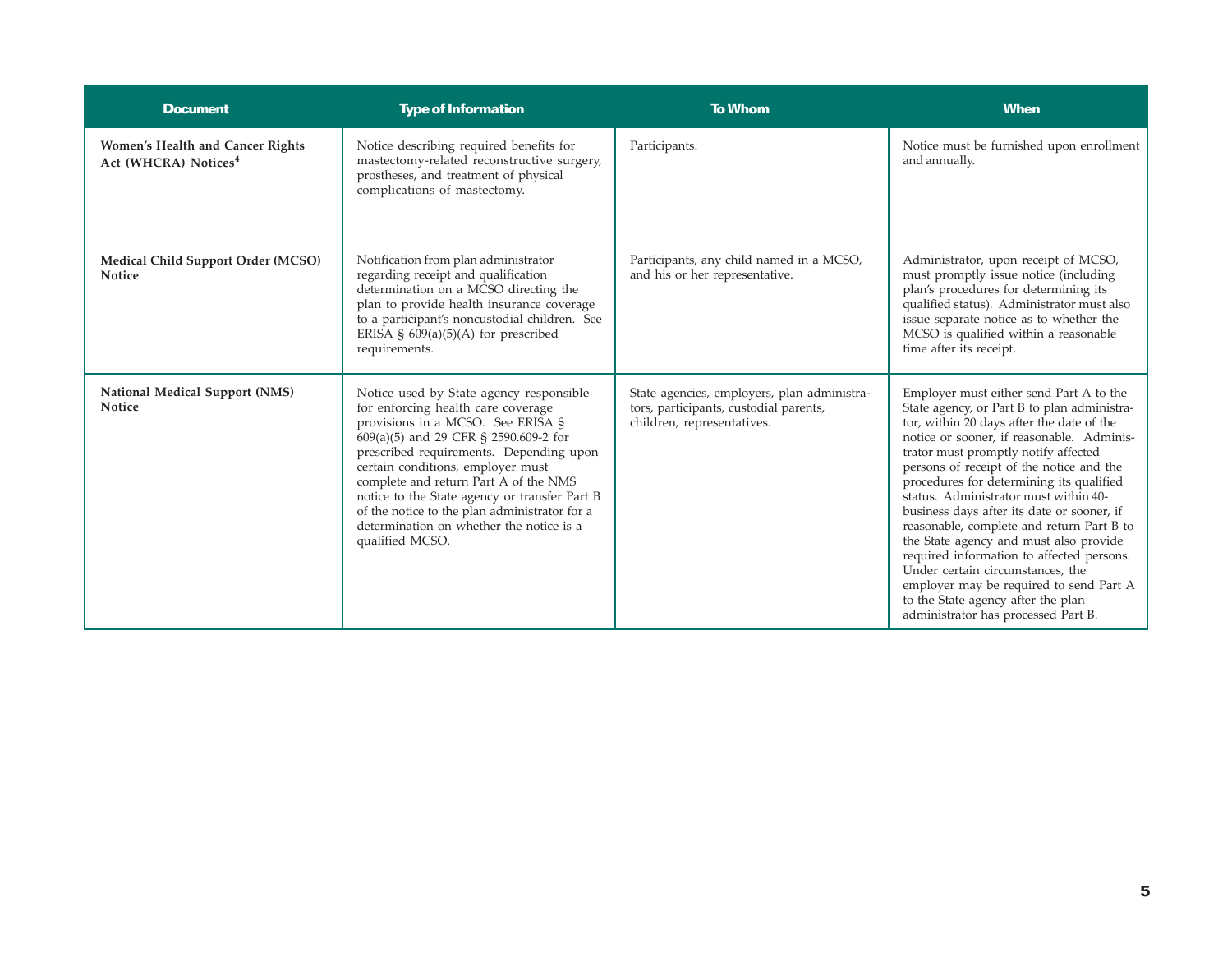| OCUNI J. AUUNUNA DISUUSUIG KEYUNGINGING IVI I GIISIUN I ANS |                                                                                                                                                                                                                                                                                                                                                                                                                                                                                                                                                                                                                                                                                                                                                                                                                                                                                                                                                                                                                                                                                                                                                                                                                                   |                                |                                                                                                                                                                                                                                                                                                                                                                                                                                                                                                                                                                                                                                                                                                                                                                                                                                                                                                                                                                                                                                                                                             |
|-------------------------------------------------------------|-----------------------------------------------------------------------------------------------------------------------------------------------------------------------------------------------------------------------------------------------------------------------------------------------------------------------------------------------------------------------------------------------------------------------------------------------------------------------------------------------------------------------------------------------------------------------------------------------------------------------------------------------------------------------------------------------------------------------------------------------------------------------------------------------------------------------------------------------------------------------------------------------------------------------------------------------------------------------------------------------------------------------------------------------------------------------------------------------------------------------------------------------------------------------------------------------------------------------------------|--------------------------------|---------------------------------------------------------------------------------------------------------------------------------------------------------------------------------------------------------------------------------------------------------------------------------------------------------------------------------------------------------------------------------------------------------------------------------------------------------------------------------------------------------------------------------------------------------------------------------------------------------------------------------------------------------------------------------------------------------------------------------------------------------------------------------------------------------------------------------------------------------------------------------------------------------------------------------------------------------------------------------------------------------------------------------------------------------------------------------------------|
| <b>Document</b>                                             | <b>Type of Information</b>                                                                                                                                                                                                                                                                                                                                                                                                                                                                                                                                                                                                                                                                                                                                                                                                                                                                                                                                                                                                                                                                                                                                                                                                        | <b>To Whom</b>                 | <b>When</b>                                                                                                                                                                                                                                                                                                                                                                                                                                                                                                                                                                                                                                                                                                                                                                                                                                                                                                                                                                                                                                                                                 |
| <b>Periodic Pension Benefit Statement</b>                   | Content of statements varies depending<br>on the type of plan.<br>In general, all statements must indicate<br>total benefits and total nonforfeitable<br>pension benefits, if any, which have<br>accrued, or earliest date on which benefits<br>become nonforfeitable.<br>Benefit statements for an individual<br>account plan must also provide the value<br>of each investment to which assets in the<br>individual account have been allocated.<br>Benefit statements for individual account<br>plans that permit participant investment<br>direction must also include an explanation<br>of any limitation or restriction on any<br>right of the participant or beneficiary<br>under the plan to direct an investment; an<br>explanation of the importance of a well-<br>balanced and diversified portfolio,<br>including a statement of the risk that<br>holding more than 20 percent of a<br>portfolio in the security of an entity (such<br>as employer securities) may not be<br>adequately diversified; and a notice<br>directing the participant or beneficiary to<br>the Internet website of the Department of<br>Labor for sources of information on<br>individual investing and diversification.<br>See ERISA § 105. | Participants and beneficiaries | In general, at least once each quarter for<br>individual account plans that permit<br>participants to direct their investments;<br>at least once each year, in the case of<br>individual account plans that do not<br>permit participants to direct their<br>investments; and at least once every<br>three years in the case of defined<br>benefit plans or, in the alternative,<br>defined benefit plans can satisfy this<br>requirement if at least once each year<br>the administrator provides notice of the<br>availability of the pension benefit<br>statement and the ways to obtain such<br>statement. In addition, the plan<br>administrator of a defined benefit plan<br>must furnish a benefit statement to a<br>participant or beneficiary upon written<br>request, limited to one request during<br>any 12-month period. In addition, the<br>plan administrator of an individual<br>account plan must furnish a benefit<br>statement upon request to a beneficiary<br>that does not receive statements<br>automatically, limited to one request<br>during any 12-month period. |
| Statement of Accrued and<br>Nonforfeitable Benefits         | Statements of total accrued benefits and<br>total nonforfeitable pension benefits, if<br>any, which have accrued, or the earliest<br>date on which benefits become nonfor-<br>feitable. See ERISA § 209.                                                                                                                                                                                                                                                                                                                                                                                                                                                                                                                                                                                                                                                                                                                                                                                                                                                                                                                                                                                                                          | Participants.                  | The plan administrator shall provide a<br>statement to participants upon request,<br>upon termination of service with the<br>employer, or after the participant has a<br>1-year break in service. Not more than<br>one statement shall be required in any<br>12-month period for statements<br>provided upon request. Not more than<br>one statement shall be required with<br>respect to consecutive 1-year breaks in<br>service.                                                                                                                                                                                                                                                                                                                                                                                                                                                                                                                                                                                                                                                          |

#### **Section 3: Additional Disclosure Requirements for Pension Plans**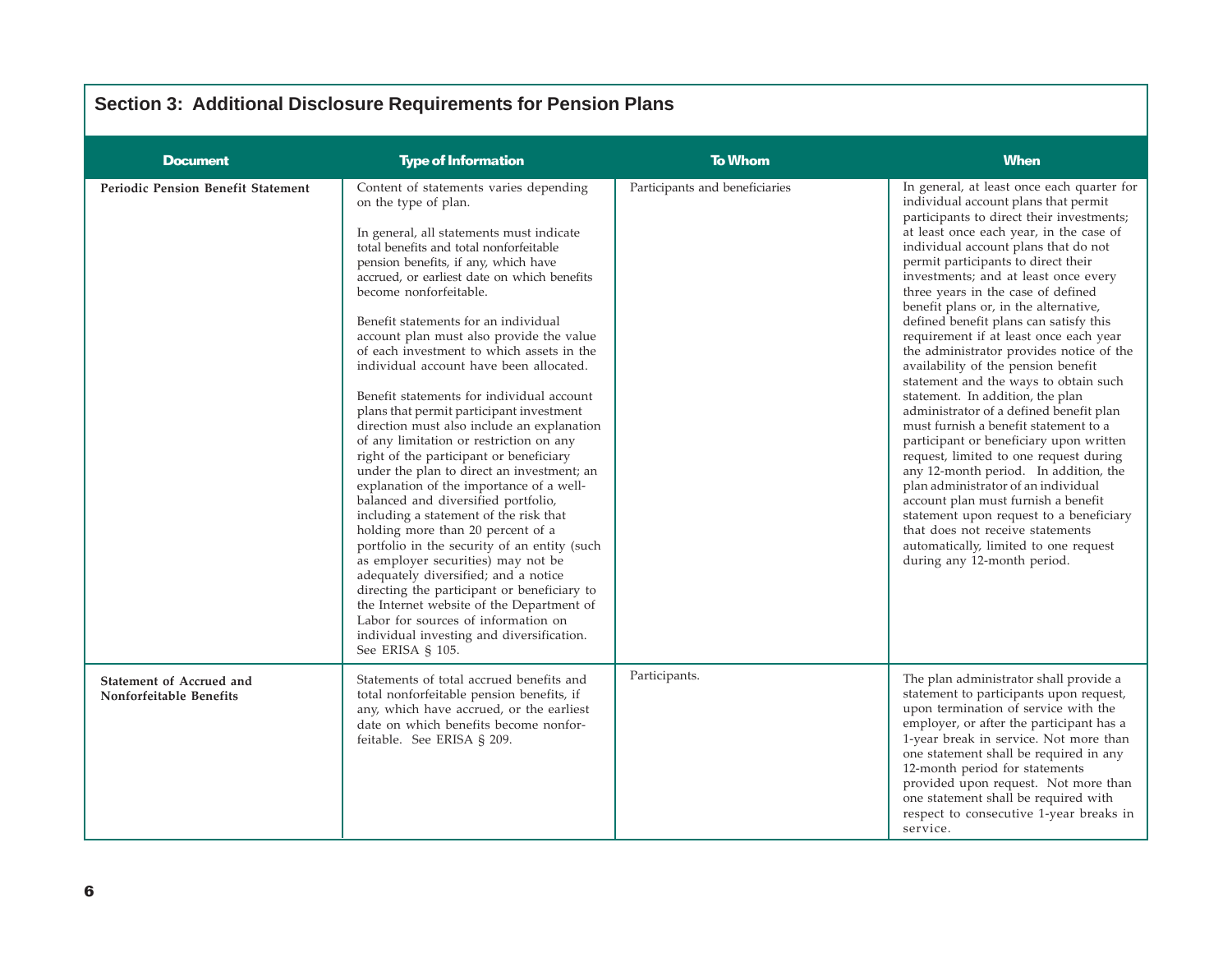| <b>Document</b>                                                                            | <b>Type of Information</b>                                                                                                                                                                                                                                                                                                                               | <b>To Whom</b>                                                                                                                                                                                                                                                                                                       | <b>When</b>                                                                                                                                                                                                                                                                                                    |
|--------------------------------------------------------------------------------------------|----------------------------------------------------------------------------------------------------------------------------------------------------------------------------------------------------------------------------------------------------------------------------------------------------------------------------------------------------------|----------------------------------------------------------------------------------------------------------------------------------------------------------------------------------------------------------------------------------------------------------------------------------------------------------------------|----------------------------------------------------------------------------------------------------------------------------------------------------------------------------------------------------------------------------------------------------------------------------------------------------------------|
| <b>Suspension of Benefits Notice</b>                                                       | Notice that benefit payments are being<br>suspended during certain periods of<br>employment or reemployment. See 29<br>CFR § 2530.203-3 for prescribed require-<br>ments.                                                                                                                                                                                | Employees whose benefits are suspended.                                                                                                                                                                                                                                                                              | During first month or payroll period in<br>which the withholding of benefit<br>payments occurs.                                                                                                                                                                                                                |
| Notice of Transfer of Excess<br>Pension Assets to Retiree Health<br><b>Benefit Account</b> | Notification of transfer of defined benefit<br>plan excess assets to retiree health benefit<br>account. See ERISA § 101(e) for pre-<br>scribed requirements.                                                                                                                                                                                             | Employer sponsoring pension plan from<br>which transfer is made must give notice to<br>the Secretaries of Labor and the Treasury,<br>each employee organization representing<br>plan participants, and the plan administrator.<br>Plan administrator must notify each<br>participant and beneficiary under the plan. | Notices must be given not later than 60<br>days before the date of the transfer. The<br>employer notice also must be available<br>for inspection in the principal office of<br>the administrator.                                                                                                              |
| Domestic Relations Order (DRO)<br>and Qualified Domestic Relations<br>Order (ODRO) Notices | Notifications from plan administrator<br>regarding its receipt of a DRO, and upon a<br>determination as to whether the DRO is<br>qualified. For more information see ERISA<br>§ 206(d)(3) and the EBSA booklet QDROs:<br>The Division of Retirement Benefits<br>Through Qualified Domestic Relations<br>Orders.                                          | Participants, and alternate payees (i.e.,<br>spouse, former spouse, child, or other<br>dependent of a participant named in a DRO<br>as having a right to receive all or a portion<br>of the participant's plan benefits).                                                                                            | Administrator, upon receipt of the DRO,<br>must promptly issue the notice (includ-<br>ing the plan's procedures for determin-<br>ing its qualified status). The second<br>notice, regarding whether the DRO is<br>qualified, must be issued within a<br>reasonable period of time after receipt of<br>the DRO. |
| Notice of Significant Reduction in<br><b>Future Benefit Accruals</b>                       | Notice of plan amendments to defined<br>benefit plans and certain defined contribu-<br>tion plans that provide for a significant<br>reduction in the rate of future benefit<br>accruals or the elimination or significant<br>reduction in an early retirement benefit or<br>retirement-type subsidy. See 26 CFR<br>§ 54.4980F-1 for further information. | Participants, alternate payees under a<br>QDRO, contributing employers,<br>and certain employee organizations.                                                                                                                                                                                                       | Except as provided in regulations<br>prescribed by the Secretary of the<br>Treasury, notice must be provided<br>within a reasonable time, generally 45<br>days, before the effective date of a<br>plan amendment subject to ERISA. See<br>§204(h) of ERISA and IRC §4980F.                                     |
| Notice of Failure to Meet Minimum<br><b>Funding Standards</b>                              | Notification of failure to make a required<br>installment or other plan contribution to<br>satisfy minimum funding standard within 60<br>days of contribution due date. (Not<br>applicable to multiemployer plans). See<br>ERISA $\S$ 101(d) for more information.                                                                                       | Participants, beneficiaries, and alternate<br>payees under QDROs.                                                                                                                                                                                                                                                    | Must be furnished within a "reasonable"<br>period of time after the failure. Notice is<br>not required if a funding waiver is<br>requested in a timely manner; if waiver is<br>denied, notice must be provided within<br>60 days after the denial.                                                             |
| Section 404(c) Plan Disclosures                                                            | Investment-related and certain other<br>disclosures for participant-directed<br>individual account plans described in 29<br>CFR § 2550.404c-1, including blackout<br>notice for participant-directed individual<br>account plans described in ERISA section<br>$404(c)(1)(A)(ii)$ , as described below.                                                  | Participants or beneficiaries, as applicable.                                                                                                                                                                                                                                                                        | Certain information should be furnished<br>to participants or beneficiaries before the<br>time when investment instructions are to<br>be made; certain information must be<br>furnished upon request.                                                                                                          |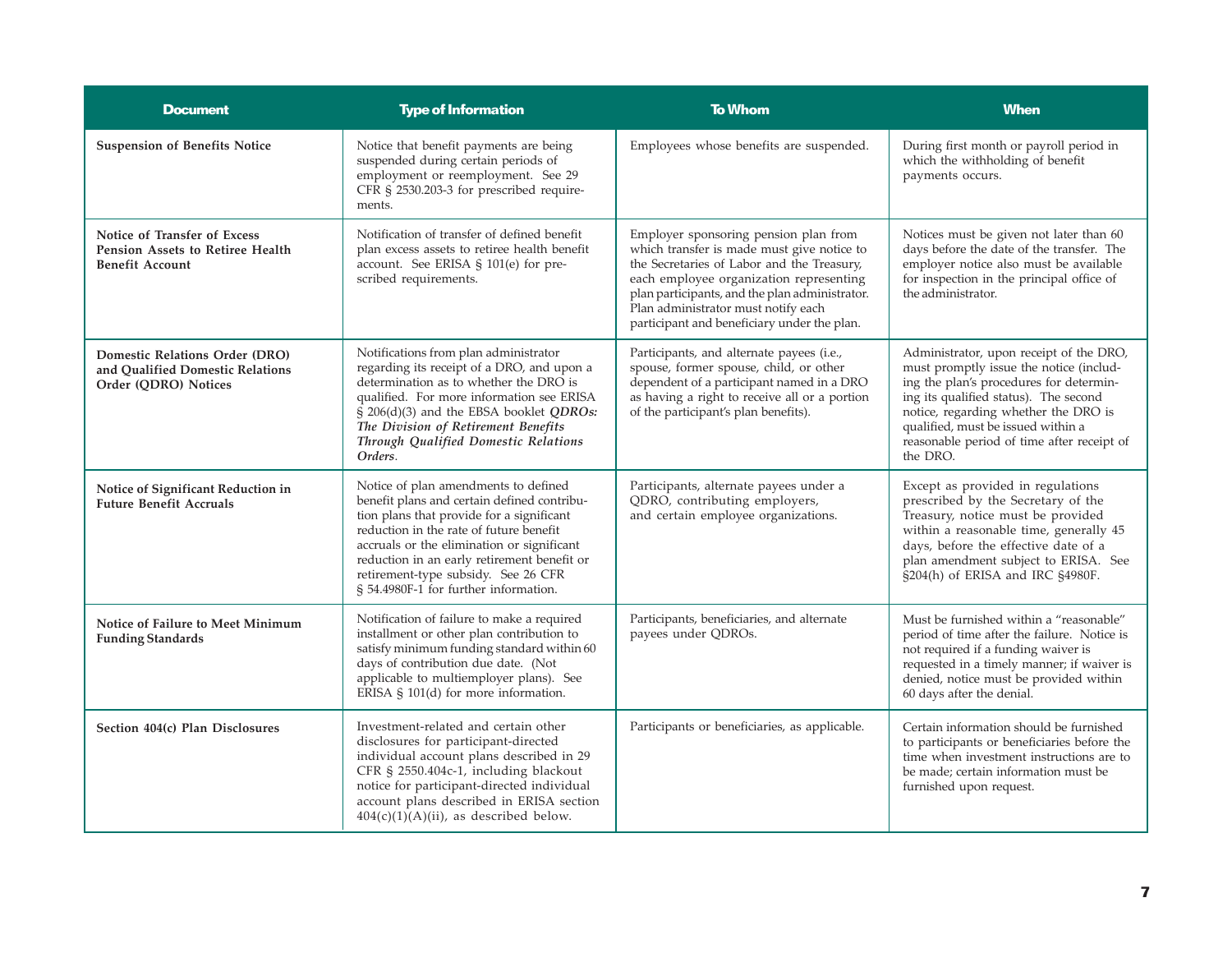| <b>Document</b>                                                  | <b>Type of Information</b>                                                                                                                                                                                                                                                                                                                                                                                                                                                                                 | <b>To Whom</b>                                                                                                                                                                                             | <b>When</b>                                                                                                                                                                                                                                                                                                                                                                                                                                                                                                                                                                                                                    |
|------------------------------------------------------------------|------------------------------------------------------------------------------------------------------------------------------------------------------------------------------------------------------------------------------------------------------------------------------------------------------------------------------------------------------------------------------------------------------------------------------------------------------------------------------------------------------------|------------------------------------------------------------------------------------------------------------------------------------------------------------------------------------------------------------|--------------------------------------------------------------------------------------------------------------------------------------------------------------------------------------------------------------------------------------------------------------------------------------------------------------------------------------------------------------------------------------------------------------------------------------------------------------------------------------------------------------------------------------------------------------------------------------------------------------------------------|
| Notice of Blackout Period for Individual<br><b>Account Plans</b> | Notification of any period of more than 3<br>consecutive business days when there is a<br>temporary suspension, limitation or<br>restriction under an individual account plan<br>on directing or diversifying plan assets,<br>obtaining loans, or obtaining distributions.                                                                                                                                                                                                                                 | Participants and beneficiaries of individual<br>account plans affected by such blackout<br>periods and issuers of affected employer<br>securities held by the plan.                                        | Generally at least 30 days but not more<br>than 60 days advance notice. See ERISA<br>§ 101(i) and 29 CFR § 2520.101-3 for<br>further information on the notice<br>requirement.                                                                                                                                                                                                                                                                                                                                                                                                                                                 |
| <b>Oualified Default Investment</b><br><b>Alternative Notice</b> | Advance notice to participants and<br>beneficiaries describing the circum-<br>stances under which contributions or<br>other assets will be invested on their<br>behalf in a qualified default investment<br>alternative, the investment objectives of<br>the qualified default investment alterna-<br>tive, and the right of participants and<br>beneficiaries to direct investments out of<br>the qualified default investment alterna-<br>tive. See 29 CFR § 2550.404c-5. See also<br>ERISA § 514(e)(3). | Participants and beneficiaries.                                                                                                                                                                            | An initial notice must be furnished at<br>least 30 days in advance of the date of<br>plan eligibility, or at least 30 days in<br>advance of the date of any first<br>investment in a qualified default<br>investment alternative on behalf of a<br>participant or beneficiary; or on or<br>before the date of plan eligibility if the<br>participant has the opportunity to make<br>a permissible withdrawal within the first<br>90 days. Further, there is an annual<br>notice requirement within a reasonable<br>period of time of at least 30 days in<br>advance of each subsequent plan year.<br>See 29 CFR § 2550.404c-5. |
| <b>Automatic Contribution Arrangement</b><br>Notice              | A plan administrator of an automatic<br>contribution arrangement shall provide a<br>notice under ERISA § 514(e)(3). Gener-<br>ally, this notice shall inform participants of<br>their rights and obligations under the<br>arrangement.                                                                                                                                                                                                                                                                     | Each participant to whom the arrangement<br>applies. See ERISA § 514(e)(3).                                                                                                                                | The plan administrator of an automatic<br>contribution arrangement shall, within<br>a reasonable period before such plan<br>year, provide the notice. See ERISA<br>\$514(e)(3).                                                                                                                                                                                                                                                                                                                                                                                                                                                |
| <b>Annual Funding Notice</b>                                     | Basic information about the funding status<br>and financial condition of the defined<br>benefit pension plan, including the plan's<br>funding percentage; assets and liabilities;<br>and a description of the benefits guaran-<br>teed by the PBGC. See ERISA §101(f).                                                                                                                                                                                                                                     | Participants, beneficiaries receiving<br>benefits, each labor organization<br>representing participants under the plan,<br>each employer that has an obligation to<br>contribute under the plan, and PBGC. | Not later than 120 days after the plan<br>year for large plans. Small plans (100<br>or fewer participants) must furnish the<br>notice no later than the earlier of the<br>date on which the annual report is filed<br>or the latest date the annual report must<br>be filed (including extensions).                                                                                                                                                                                                                                                                                                                            |
| Multiemployer Plan Summary Report                                | Certain financial information, such as<br>contribution schedules, benefit formulas,<br>number of employers obligated to<br>contribute, number of participants on<br>whose behalf no contributions were made<br>for a specified period of time, number of<br>withdrawing employers, and withdrawal<br>liability. See ERISA §104(d).                                                                                                                                                                         | Each employee organization and to each<br>employer that has an obligation to<br>contribute to the plan.                                                                                                    | Within 30 days after the due date of the<br>annual report.                                                                                                                                                                                                                                                                                                                                                                                                                                                                                                                                                                     |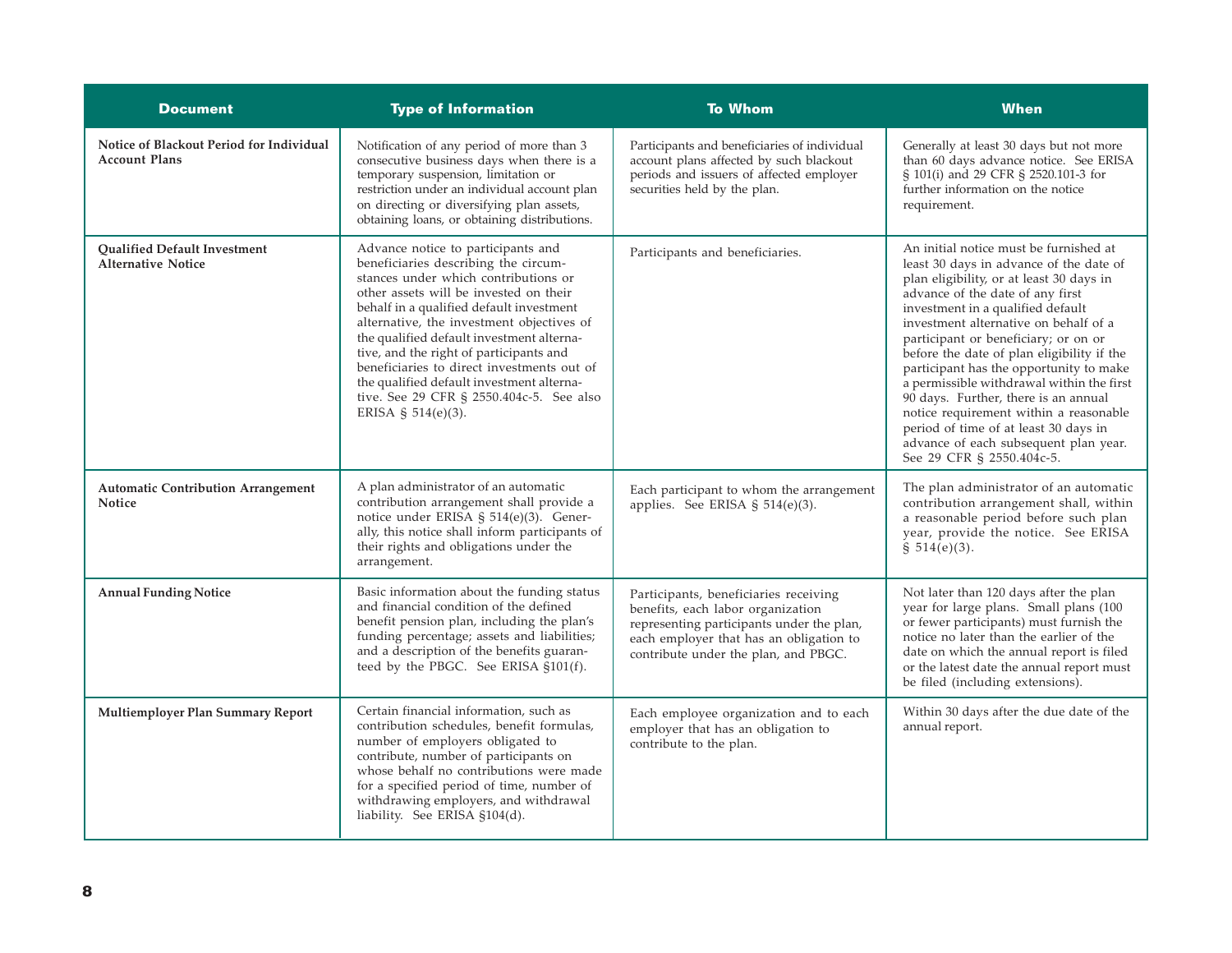| <b>Document</b>                                                                   | <b>Type of Information</b>                                                                                                                                                                                                                              | <b>To Whom</b>                                                                                                                                                                                      | <b>When</b>                                                                                                                                                                            |
|-----------------------------------------------------------------------------------|---------------------------------------------------------------------------------------------------------------------------------------------------------------------------------------------------------------------------------------------------------|-----------------------------------------------------------------------------------------------------------------------------------------------------------------------------------------------------|----------------------------------------------------------------------------------------------------------------------------------------------------------------------------------------|
| <b>Multiemployer Pension Plan</b><br><b>Information Made Available on Request</b> | Copies of periodic actuarial reports,<br>quarterly, semi-annual, or annual financial<br>reports, and amortization extension<br>applications. See ERISA §101(k).                                                                                         | Participants, beneficiaries receiving<br>benefits, each labor organization represent-<br>ing participants under the plan, and each<br>employer that has an obligation to<br>contribute to the plan. | Within 30 days of written request.<br>Requester not entitled to receive more<br>than one copy of any report or<br>application during any 12-month period.<br>See ERISA $\S$ 101(k).    |
| Multiemployer Plan Notice of Potential<br>Withdrawal Liability                    | Estimated amount of employer's with-<br>drawal liability and how such estimated<br>liability was determined. See ERISA §<br>$101(1)$ .                                                                                                                  | Any employer who has an obligation to<br>contribute to the plan.                                                                                                                                    | Generally, within 180 days of a written<br>request.                                                                                                                                    |
| Notice of Funding-based Limitation                                                | The plan administrator of a single-<br>employer or multiple employer defined<br>benefit plan must provide a notice of<br>specified funding-based limits on benefit<br>accruals and benefit distributions. See<br>ERISA $\S$ 101(j).                     | Participants and beneficiaries.                                                                                                                                                                     | Generally, within 30 days after a plan<br>becomes subject to a specified funding-<br>based limitation, as well as at any other<br>time determined by the Secretary of the<br>Treasury. |
| Notice of Right to Divest                                                         | Notice of right to sell company stock and<br>reinvest proceeds into other investments<br>available under the plan. Notice also<br>must describe the importance of diversi-<br>fying the investment of retirement<br>account assets. See ERISA § 101(m). | Participants, alternate payees with<br>accounts under the plan, and beneficiaries<br>of deceased participants. See ERISA §<br>$204(i)$ .                                                            | Not later than 30 days before the first<br>date on which the individuals are<br>eligible to exercise their rights. See<br>ERISA $\S$ 101(m).                                           |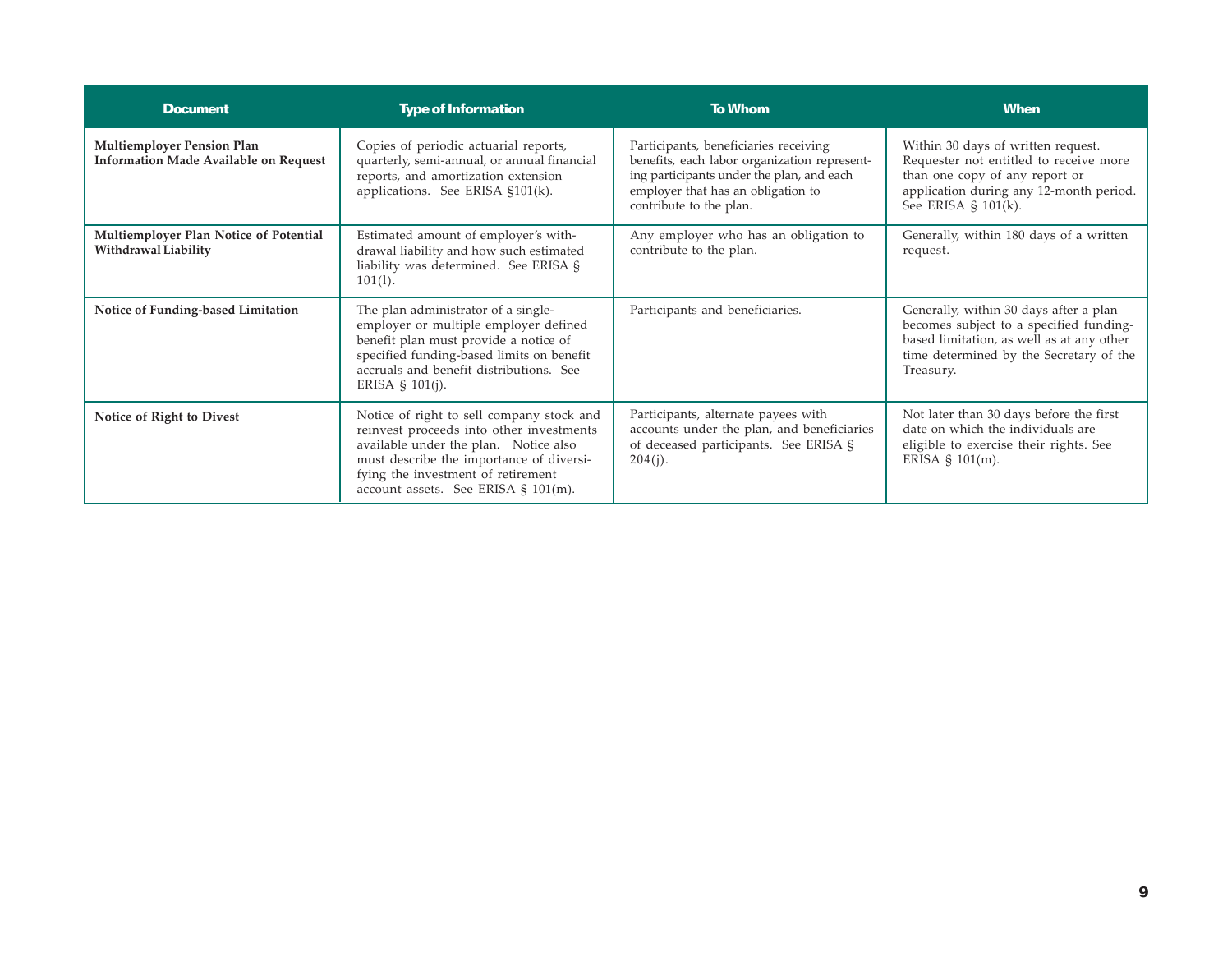## **Overview of Basic PBGC Reporting and Disclosure Requirements**

**Section 1: Pension Insurance Premiums (for covered single-employer and multiemployer defined benefit plans) (ERISA §§ 4006 and 4007; 29 CFR Parts 4006 and 4007)\***

| <b>Document</b>                     | <b>Type of Information</b>                                                                                                   | <b>To Whom</b>                                 | <b>When</b>                                                                                                                                                                                                                                                                                                                                                                                                                                 |
|-------------------------------------|------------------------------------------------------------------------------------------------------------------------------|------------------------------------------------|---------------------------------------------------------------------------------------------------------------------------------------------------------------------------------------------------------------------------------------------------------------------------------------------------------------------------------------------------------------------------------------------------------------------------------------------|
| <b>Estimated Premium Filing</b>     | Estimated flat-rate premium payment (with<br>supporting data) for plans with 500 or more<br>participants in prior plan year. | Pension Benefit Guaranty<br>Corporation (PBGC) | By last day of second full calendar month<br>following end of prior plan year.                                                                                                                                                                                                                                                                                                                                                              |
| <b>Comprehensive Premium Filing</b> | Annual premium payment (with supporting<br>data) for all plans.                                                              | PBGC                                           | For plans with fewer than 100 participants<br>in prior plan year, by last day of 16th full<br>calendar month following end of the<br>preceding premium payment year (e.g.,<br>April 30, 2009 for 2008 calendar-year<br>plans). For plans with 100 or more<br>participants in prior plan year, by 15th day<br>of the tenth full calendar month following<br>end of prior plan year (e.g., October 15,<br>2008 for 2008 calendar-year plans). |

| Section 2: Standard Terminations (for covered single-employer defined benefit plans) |  |
|--------------------------------------------------------------------------------------|--|
| (ERISA §§ 4041 and 4050; 29 CFR Parts 4041 and 4050)                                 |  |

| <b>Document</b>                                  | <b>Type of Information</b>                                                                    | <b>To Whom</b>                                               | <b>When</b>                                                                                                                                                                                           |
|--------------------------------------------------|-----------------------------------------------------------------------------------------------|--------------------------------------------------------------|-------------------------------------------------------------------------------------------------------------------------------------------------------------------------------------------------------|
| Notice of Intent to Terminate                    | Advises of proposed termination and<br>provides information about the termination<br>process. | Participants, beneficiaries, alternate<br>payees, and union. | At least 60 and no more than 90 days<br>before proposed termination date. (If<br>possible insurers not known at this<br>time, supplemental notice no later than<br>45 days before distribution date.) |
| Form 500 - Standard Termination<br><b>Notice</b> | Advises of proposed termination and<br>provides plan data.                                    | <b>PBGC</b>                                                  | No later than 180 days after proposed<br>termination date.                                                                                                                                            |
| Notice of Plan Benefits                          | Provides information on each person's<br>benefits.                                            | Participants, beneficiaries, and alternate<br>payees.        | No later than the time Form 500<br>(Standard Termination Notice) is filed<br>with PBGC.                                                                                                               |

<sup>\*</sup> Note: Plans e-file for plan years beginning on or after January 1, 2007. To electronically submit premium filings and payments to the PBGC, use PBGC's online application, My Plan Administration Account (My PAA). My PAA and more information can be found at the PBGC's Web site (www.pbgc.gov) on the page for Practitioners under Premium Filings.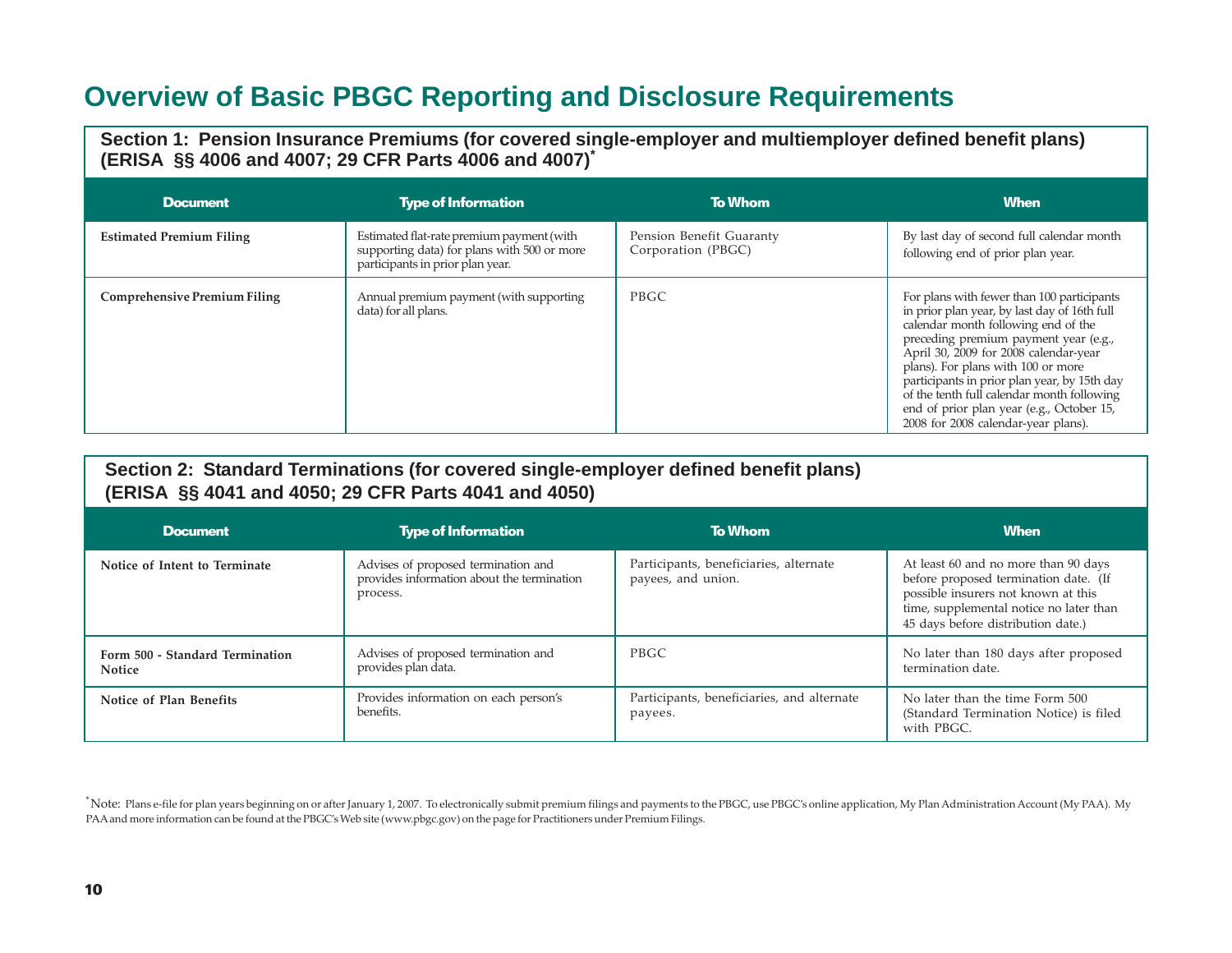| <b>Document</b>                               | <b>Type of Information</b>                                                                                        | <b>To Whom</b> | <b>When</b>                                                                                                                                                                                                                                  |
|-----------------------------------------------|-------------------------------------------------------------------------------------------------------------------|----------------|----------------------------------------------------------------------------------------------------------------------------------------------------------------------------------------------------------------------------------------------|
| Form 501 - Post-Distribution<br>Certification | Certifies that distribution of plan assets has<br>been properly completed.                                        | <b>PBGC</b>    | No later than the 30th day after distribution<br>of plan assets completed. (If PBGC<br>assesses a penalty, it will do so only to the<br>extent the form is filed more than 90 days<br>after distribution deadline, including<br>extensions.) |
| <b>Schedule MP - Missing Participants</b>     | Advises of a participant or beneficiary under a<br>terminating plan whom the plan administrator<br>cannot locate. | <b>PBGC</b>    | Filed with Form 501. (See above for<br>time limits.)                                                                                                                                                                                         |

#### **Section 3: Distress Terminations (for covered single-employer defined benefit plans) (ERISA §§ 4041 and 4050; 29 CFR Parts 4041 and 4050)**

| <b>Document</b>                                                                | <b>Type of Information</b>                                                                                                                                                                                                                                                                                                                                        | <b>To Whom</b>                                               | <b>When</b>                                                                                                                                                                                        |
|--------------------------------------------------------------------------------|-------------------------------------------------------------------------------------------------------------------------------------------------------------------------------------------------------------------------------------------------------------------------------------------------------------------------------------------------------------------|--------------------------------------------------------------|----------------------------------------------------------------------------------------------------------------------------------------------------------------------------------------------------|
| Form 600 - Distress Termination<br>Notice of Intent to Terminate               | Advises of proposed termination and<br>provides plan and sponsor data.                                                                                                                                                                                                                                                                                            | <b>PBGC</b>                                                  | At least 60 days and (except with PBGC<br>approval) no more than 90 days before<br>proposed termination date.                                                                                      |
| Notice of Intent to Terminate to<br>Affected Parties Other than PBGC           | Advises of proposed termination and<br>provides information about the termina-<br>tion process.                                                                                                                                                                                                                                                                   | Participants, beneficiaries, alternate<br>payees, and union. | No later than the time Form 600<br>(Notice of Intent to Terminate) is filed<br>with PBGC.                                                                                                          |
| <b>Disclosure of Termination</b><br>Information                                | A plan administrator must disclose<br>information it has submitted to PBGC in<br>connection with a distress termination.<br>See ERISA section $4041(c)(2)(D)$ . (Note<br>that a plan administrator or a plan sponsor<br>must disclose information it has submitted<br>to PBGC in connection with a PBGC-<br>initiated termination. See ERISA §<br>$4042(c)(3)$ .) | Participants, beneficiaries, alternate<br>payees, and union. | Not later than 15 days after (1) receipt<br>of a request from the affected party for<br>the information; or (2) the provision of<br>new information to the PBGC relating<br>to a previous request. |
| Notice of Request to Bankruptcy<br><b>Court to Approve Termination</b>         | Advises of sponsor's/controlled group<br>member's request to Bankruptcy Court to<br>approve plan termination based upon<br>reorganization test.                                                                                                                                                                                                                   | PBGC                                                         | Concurrent with request to Bankruptcy<br>Court.                                                                                                                                                    |
| Form 601 - Distress Termination<br>Notice, Single-Employer Plan<br>Termination | Demonstrates satisfaction of distress<br>criteria, and provides plan and sponsor/<br>controlled group data.                                                                                                                                                                                                                                                       | <b>PBGC</b>                                                  | No later than the 120th day after the<br>proposed termination date.                                                                                                                                |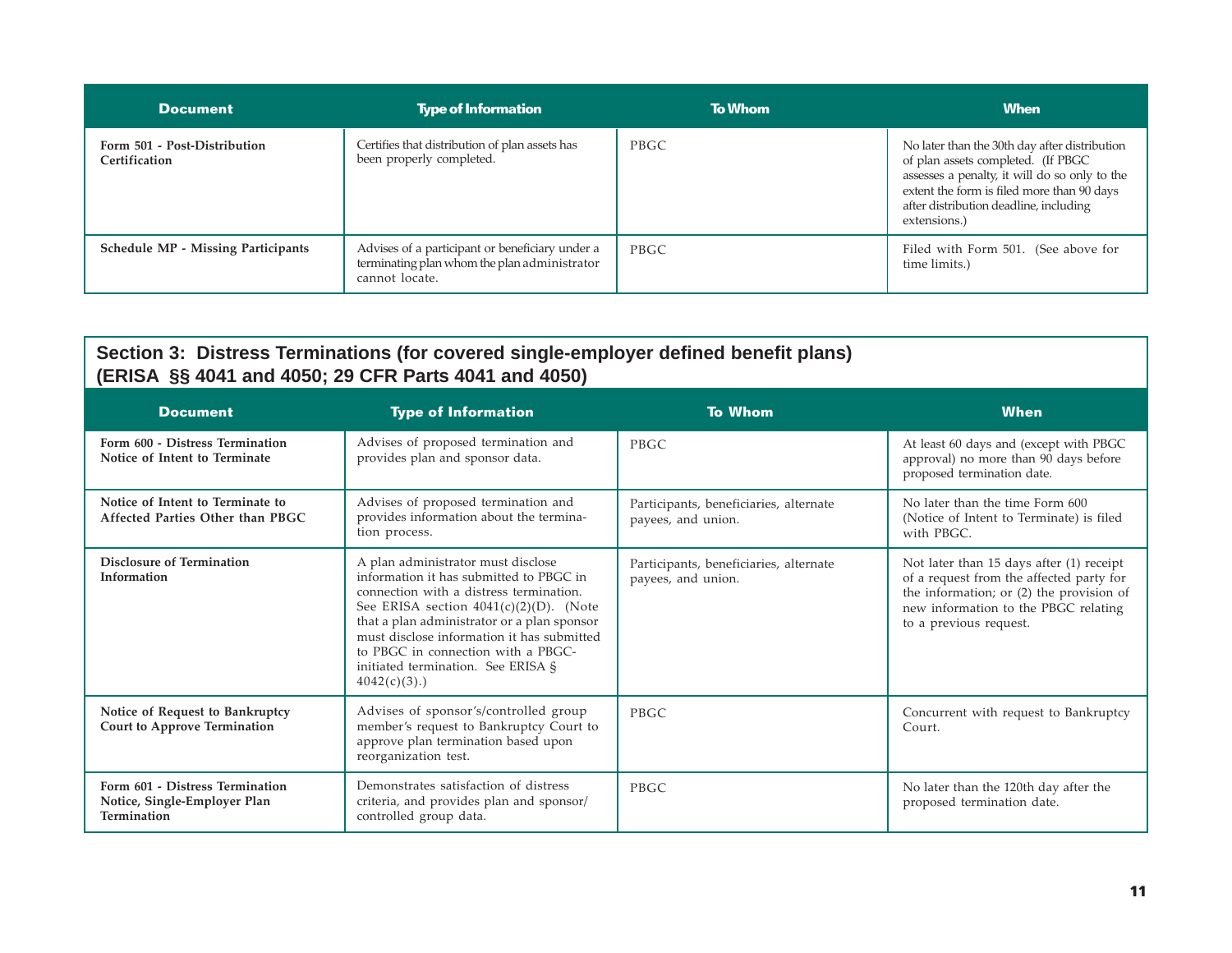| Document                                                                         | <b>Type of Information</b>                                                                                                                                                         | <b>To Whom</b> | <b>When</b>                                                                                                                                                                                                                                        |
|----------------------------------------------------------------------------------|------------------------------------------------------------------------------------------------------------------------------------------------------------------------------------|----------------|----------------------------------------------------------------------------------------------------------------------------------------------------------------------------------------------------------------------------------------------------|
| Form 602 - Post-Distribution<br><b>Certification for Distress</b><br>Termination | Certifies the distribution of plan assets has<br>been properly completed for a plan that is<br>sufficient for guaranteed benefits.                                                 | <b>PBGC</b>    | No later than the 30th day after distribu-<br>tion of plan assets completed. (If PBGC<br>assesses a penalty, it will do so only to<br>the extent the form is filed more than 90<br>days after the distribution deadline,<br>including extensions.) |
| <b>Schedule MP - Missing Participants</b>                                        | Advises of a participant or beneficiary<br>under a terminating plan whom the plan<br>administrator cannot locate. (This<br>assumes plan is sufficient for guaranteed<br>benefits.) | PBGC           | Filed with Form 602. (See above for<br>the time limits.)                                                                                                                                                                                           |

| Section 4: Other Reports (for covered single-employer defined benefit plans) |                                                                                                                                                                                                                                                                                                                                                                                                                                                                                                      |                |                                                                                                                                                                  |  |
|------------------------------------------------------------------------------|------------------------------------------------------------------------------------------------------------------------------------------------------------------------------------------------------------------------------------------------------------------------------------------------------------------------------------------------------------------------------------------------------------------------------------------------------------------------------------------------------|----------------|------------------------------------------------------------------------------------------------------------------------------------------------------------------|--|
| <b>Document</b>                                                              | <b>Type of Information</b>                                                                                                                                                                                                                                                                                                                                                                                                                                                                           | <b>To Whom</b> | <b>When</b>                                                                                                                                                      |  |
| Form 10 - Post-Event Notice of<br><b>Reportable Events</b>                   | Requires submission of information relating<br>to event, plan, and controlled group for:<br>failure to make a required minimum funding<br>payment, active participant reduction,<br>change in contributing sponsor or<br>controlled group, application for funding<br>waiver, liquidation, bankruptcy, and various<br>other events. See ERISA § 4043 and 29<br><b>CFR Part 4043.</b>                                                                                                                 | PBGC           | No later than 30 days after plan<br>administrator or contributing sponsor<br>knows (or has reason to know) the<br>event has occurred. (Extensions may<br>apply.) |  |
| Form 10-Advance - Advance Notice<br>of Reportable Events                     | Requires submission of information relating<br>to event, plan, and controlled group for:<br>change in contributing sponsor or<br>controlled group, liquidation, loan default,<br>transfer of benefit liabilities, and various<br>other events. This requirement applies to<br>privately held controlled groups with plans<br>having aggregate unfunded vested benefits<br>over \$50 million and an aggregate funded<br>vested percentage under 90 percent.<br>See ERISA § 4043 and 29 CFR Part 4043. | PBGC           | At least 30 days in advance of effective<br>date of event. (Extensions may apply.)                                                                               |  |
| Form 200 - Notice of Failure to<br><b>Make Required Contributions</b>        | Requires submission of information relating<br>to plan and controlled group where plan<br>has aggregate missed contributions of more<br>than \$1 million. See ERISA $\S$ 302(f)(4) and 29<br>CFR Part 4043, subparts A and D.                                                                                                                                                                                                                                                                        | PBGC           | No later than 10 days after contribution<br>due date.                                                                                                            |  |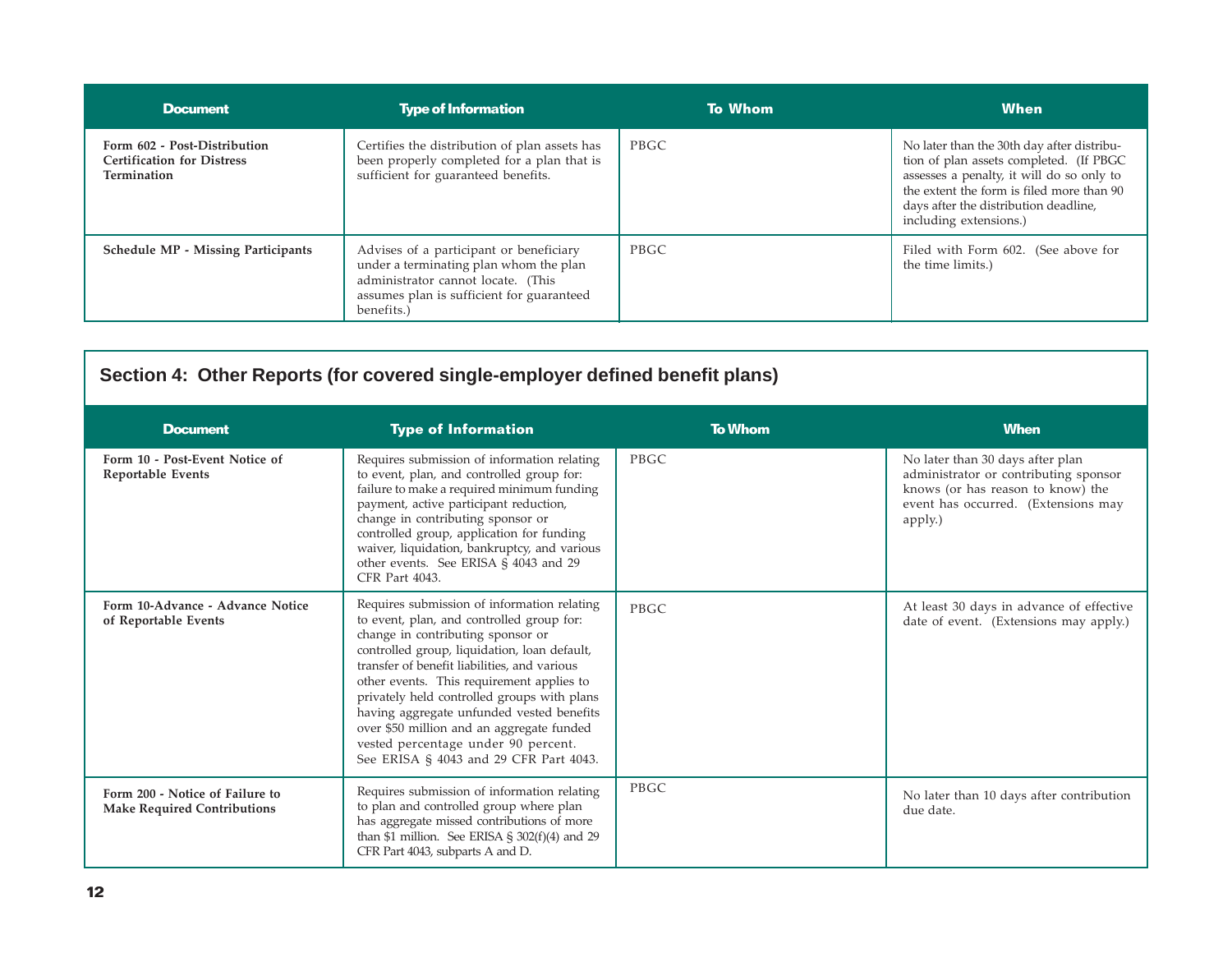| <b>Document</b>                                                                                        | <b>Type of Information</b>                                                                                                                                                              | To Whom     | <b>When</b>                                                                                                                                                                                                                       |
|--------------------------------------------------------------------------------------------------------|-----------------------------------------------------------------------------------------------------------------------------------------------------------------------------------------|-------------|-----------------------------------------------------------------------------------------------------------------------------------------------------------------------------------------------------------------------------------|
| Reporting of Substantial Cessation of<br>Operation and of Withdrawal of<br><b>Substantial Employer</b> | Advises PBGC of certain cessations of<br>operation and of withdrawals of substan-<br>tial employers and requests determination<br>of liability. See ERISA §§ 4062(e) and<br>$4063(a)$ . | <b>PBGC</b> | No later than 60 days after event.                                                                                                                                                                                                |
| Annual Financial and Actuarial<br><b>Information Reporting</b>                                         | Requires submission of actuarial and<br>financial information for certain con-<br>trolled groups with substantial<br>underfunding. See ERISA § 4010 and 29<br>CFR Part 4010.            | <b>PBGC</b> | No later than 105 days after the close<br>of the filer's information year, with a<br>possible extension for certain required<br>actuarial information until 15 days after<br>filing deadline for annual report (Form<br>$5500$ ). |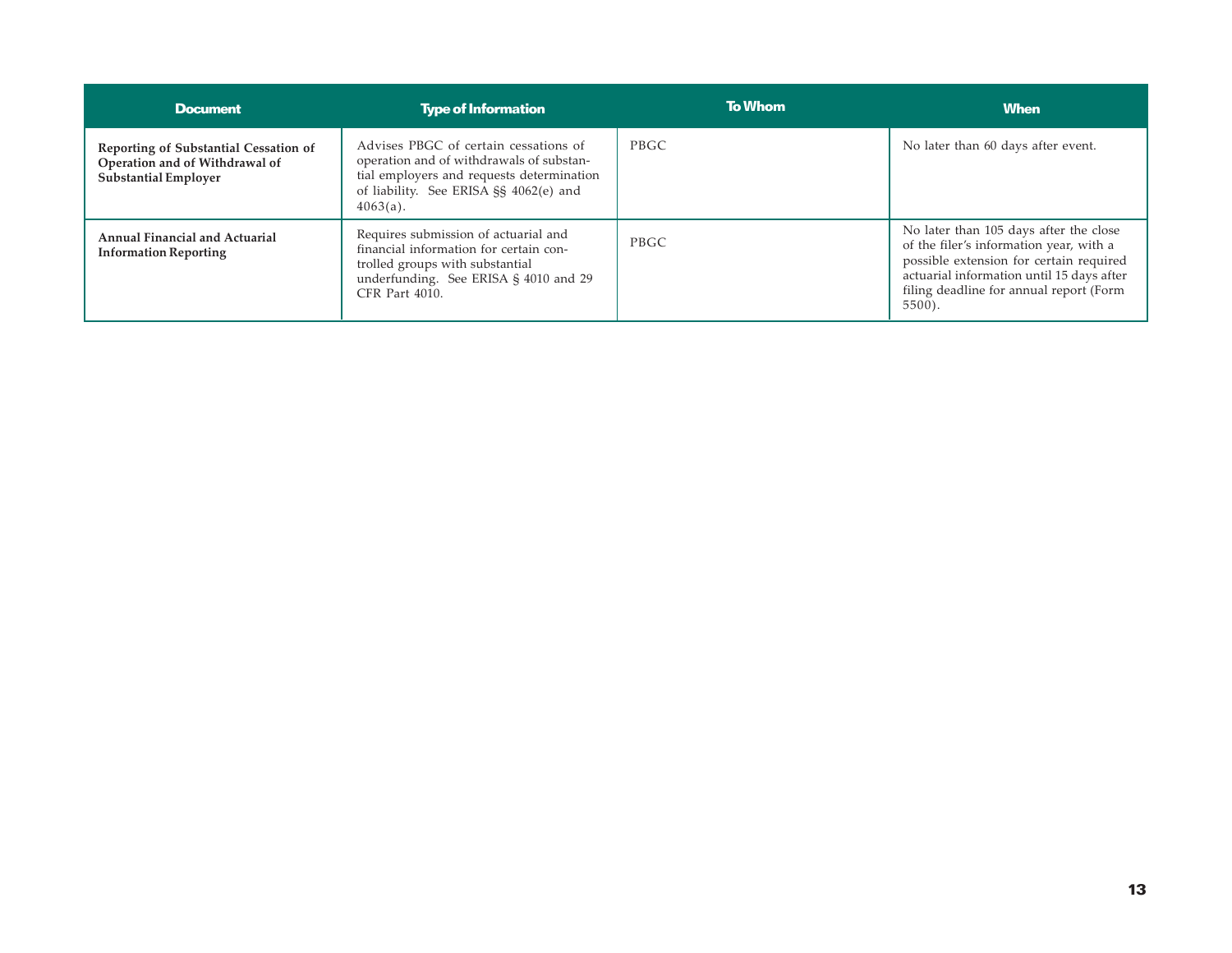## **Overview of Form 5500 and Form M-1 Annual Reporting Requirements**

### **Form 5500 Annual Reporting Requirements**

EBSA, in conjunction with the Internal Revenue Service (IRS) and the PBGC, publishes the Form 5500 Annual Return/Report forms used by plan administrators to satisfy various annual reporting obligations under ERISA and the Internal Revenue Code (Code).

For the 2007 and 2008 plan years, filers will continue to use the ERISA Filing Acceptance System (EFAST), unless otherwise directed. There are two formats for filing the Form 5500 in EFAST.\* The first format, "machine print," is completed using computer software from EFASTapproved vendors and can be filed electronically or by mail, including certain private delivery services. The other format, "hand print," may be completed by typewriter, by hand, or by using computer software from EFAST approved vendors, and may be filed only by mail, including certain private delivery services. Beginning in the 2009 reporting year, Form 5500 filing and processing will be wholly electronic. Filers will be able to complete Form 5500s online using a Web-based interface or continue to use third-party developed software. For more information about electronic filing under EFAST2, see **www.efast.dol.gov**.

The Form 5500 filing requirements vary according to the type of filer. There are three general types of filers: small plans (generally plans with fewer than 100 participants as of the beginning of the plan year); large plans (generally plans with 100 or more participants as of the beginning of the plan year); and direct filing entities (DFEs). DFEs are trusts, accounts, and other investment or insurance arrangements that plans participate in and that are required to or allowed to file the Form 5500 directly with EBSA. These investment and insurance arrangements include master trust investment accounts (MTIAs), common/ collective trusts (CCTs), pooled separate accounts (PSAs), 103-12 investment entities (103-12 IEs), and group insurance arrangements (GIAs). MTIAs are the only DFE for which the filing of the Form 5500 is mandatory. Employee benefit plans that participate in CCTs, PSAs, 103-12 IEs, and GIAs that file as DFEs are eligible for certain annual reporting relief.

Certain employee benefit plans are exempt from the annual reporting requirements or are eligible for limited reporting options. The major classes of plans exempt from filing an annual report or eligible for limited reporting are described in the Form 5500 instructions.

The Form 5500 filed by plan administrators and GIAs are due by the last day of the 7<sup>th</sup> calendar month after the end of the plan or GIA year (not to exceed 12 months in length). See the Form 5500 instructions for information on extensions. The Form 5500 filed by DFEs other than GIAs are due no later than  $9^{1/2}$  months after the end of the DFE year.

Two quick reference charts from the 2008 Form 5500 immediately follow this section and describe the basic filing requirements for small plans, large plans, and DFEs. The two charts are: Pension and Welfare Benefit Plan Form 5500 Quick Reference Chart on pages 15 and 16, and DFE Form 5500 Quick Reference Chart on page 17. Check the EFAST Internet site at **www.efast.dol.gov** and the latest Form 5500 instructions for information on who is required to file, how to complete the forms, when to file, EFAST approved software, and electronic filing options. Also check the EFAST Internet site for Form 5500s, Schedules, and Instructions for reporting years prior to 2008, if you are submitting a late or amended filing.

### **Form M-1 Annual Reporting Requirements**

Administrators of multiple employer welfare arrangements (MEWAs) and certain other entities that offer or provide coverage for medical care to employees of two or more employers are generally required to file the Form M-1 (Report for Multiple Employer Welfare Arrangements (MEWAs) and Certain Entities Claiming Exception (ECEs)). The Form M-1 is filed with EBSA and can be filed online at **http://www.askebsa.dol.gov/mewa**. The Form M-1 is generally due no later than March 1, following any calendar year for which a filing is required. A quick reference chart on Reporting Requirements for MEWAs and ECEs is on page 18. Also, check the EBSA Internet site at **www.dol.gov/ebsa** for more information on the Form M-1.

\* For plan years and DFE reporting years beginning January 1, 2008, all Forms 5500 Annual Return/Report must be filed electronically. See 71 FR 41359 (July 21, 2006).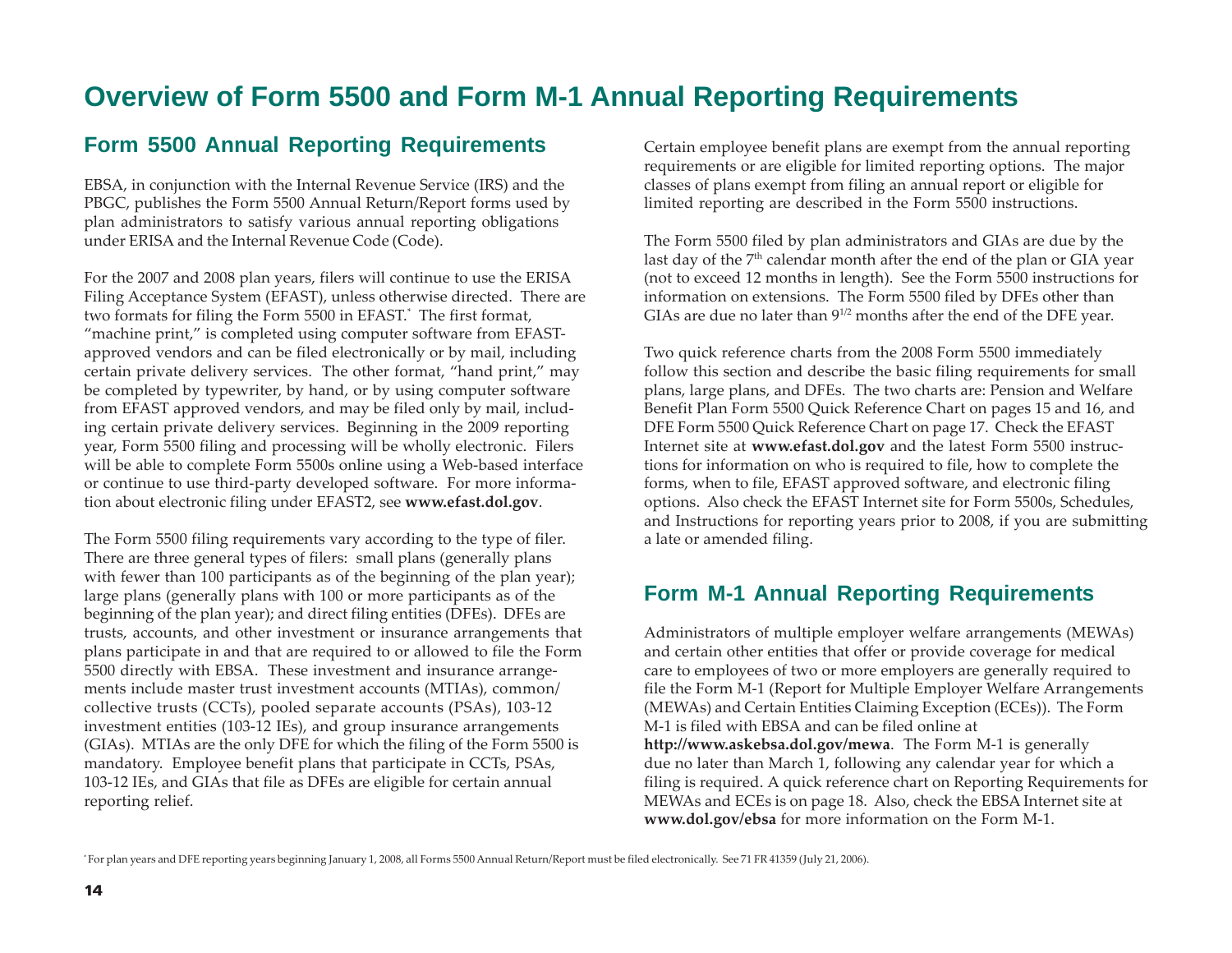| Section 1: Pension and Welfare Benefit Plan Quick Reference Chart: Form 5500, Schedules and Attachments <sup>1</sup> |                                                                                                                                                                                                                                      |                                                                                                                                                                                                                                      |                                                                                                                          |                                                                                               |
|----------------------------------------------------------------------------------------------------------------------|--------------------------------------------------------------------------------------------------------------------------------------------------------------------------------------------------------------------------------------|--------------------------------------------------------------------------------------------------------------------------------------------------------------------------------------------------------------------------------------|--------------------------------------------------------------------------------------------------------------------------|-----------------------------------------------------------------------------------------------|
|                                                                                                                      | <b>Large Pension Plan</b>                                                                                                                                                                                                            | <b>Small Pension Plan</b>                                                                                                                                                                                                            | <b>Large Welfare Plan</b>                                                                                                | <b>Small Welfare Plan</b>                                                                     |
| Form 5500                                                                                                            | Must complete. <sup>2</sup>                                                                                                                                                                                                          | Must complete.**2                                                                                                                                                                                                                    | Must complete.                                                                                                           | Must complete."3                                                                              |
| Schedule A -<br>Insurance Information                                                                                | Must complete if plan has<br>insurance contracts for benefits<br>or investments.                                                                                                                                                     | Must complete if plan has<br>insurance contracts for benefits<br>or investments.                                                                                                                                                     | Must complete if plan has<br>insurance contracts for benefits<br>or investments.                                         | Must complete if plan has<br>insurance contracts for<br>benefits <sup>3</sup> or investments. |
| Schedule C -<br>Service Provider Information                                                                         | Must complete if service<br>provider was paid \$5,000 or<br>more or an accountant or<br>enrolled actuary was terminated.                                                                                                             | Not required.                                                                                                                                                                                                                        | Must complete if service<br>provider was paid \$5,000 or<br>more or an accountant or<br>enrolled actuary was terminated. | Not required.                                                                                 |
| Schedule D -<br>DFE/Participating Plan<br>Information                                                                | Must complete Part I if plan<br>participated in a CCT, PSA,<br>MTIA, or 103-12 IE.                                                                                                                                                   | Must complete Part I if plan<br>participated in a CCT, PSA,<br>MTIA, or 103-12 IE.                                                                                                                                                   | Must complete Part I if plan<br>participated in a CCT, PSA,<br>MTIA, or 103-12 IE.                                       | Must complete Part I if plan<br>participated in a CCT, PSA,<br>MTIA, or 103-12 IE.            |
| Schedule E -<br>ESOP Annual Information <sup>4</sup>                                                                 | Must complete if ESOP.                                                                                                                                                                                                               | Must complete if ESOP.                                                                                                                                                                                                               | Not required.                                                                                                            | Not required.                                                                                 |
| Schedule G -<br>Financial Transaction<br>Schedules                                                                   | Must complete if Schedule H,<br>line 4b, 4c, or 4d is marked<br>"Yes." <sup>5</sup>                                                                                                                                                  | Not required.                                                                                                                                                                                                                        | Must complete if Schedule H,<br>line 4b, 4c, or 4d is marked<br>"Yes." <sup>5, 6</sup>                                   | Not required.                                                                                 |
| Schedule H -<br>Large Plan and DFE Financial<br>Information                                                          | Must complete. <sup>2, 5</sup>                                                                                                                                                                                                       | Not required.                                                                                                                                                                                                                        | Must complete. <sup>5, 7</sup>                                                                                           | Not required.                                                                                 |
| Schedule I -<br>Small Plan Financial<br>Information                                                                  | Not required.                                                                                                                                                                                                                        | Must complete. <sup>2</sup>                                                                                                                                                                                                          | Not required.                                                                                                            | Must complete. <sup>3</sup>                                                                   |
| Schedule MB -<br>Multiemployer Defined<br>Benefit Plan and Certain<br>Money Purchase Plan<br>Actuarial Information   | Must complete if a<br>multiemployer defined benefit<br>plan subject to minimum funding<br>standards or a money purchase<br>defined contribution plan<br>(including a target benefit plan)<br>that is amortizing a funding<br>waiver. | Must complete if a<br>multiemployer defined benefit<br>plan subject to minimum funding<br>standards or a money purchase<br>defined contribution plan<br>(including a target benefit plan)<br>that is amortizing a funding<br>waiver. | Not required.                                                                                                            | Not required.                                                                                 |

\*See footnotes for certain exemptions and other technical requirements. All footnotes for this section are on page 16.

\*\*For the 2007 and 2008 plan years, certain plans with fewer than 25 participants as of the beginning of the plan year may be eligible for a simplified reporting option. Starting with the 2009 plan year, certain plans with fewer than 100 participants as of the beginning of the 2009 plan year may be eligible to use the new Form 5500-SF. See Instructions.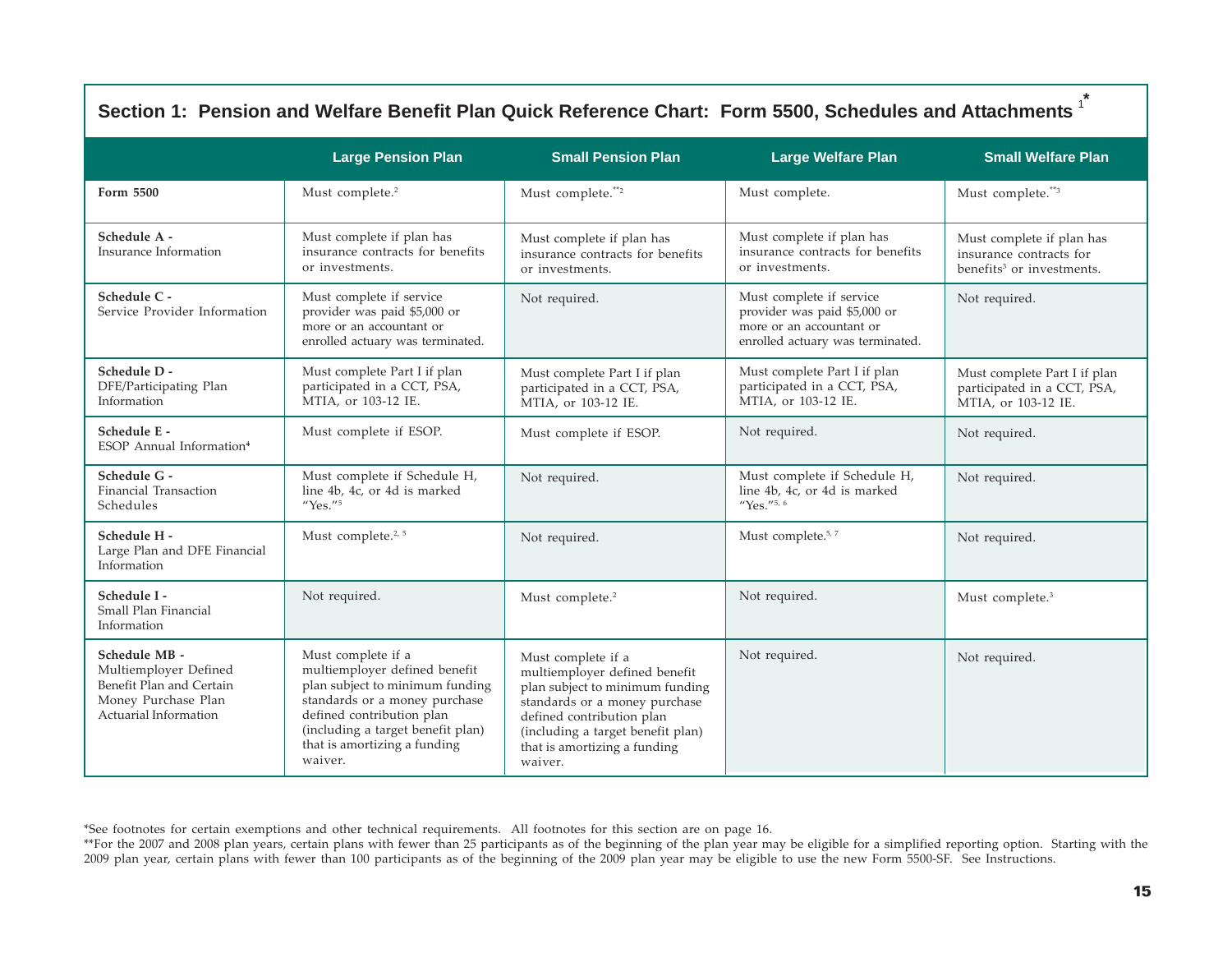|                                                                                                                                               | <b>Large Pension Plan</b>                                                                                                    | <b>Small Pension Plan</b>                                                                                                    | <b>Large Welfare Plan</b> | <b>Small Welfare Plan</b> |
|-----------------------------------------------------------------------------------------------------------------------------------------------|------------------------------------------------------------------------------------------------------------------------------|------------------------------------------------------------------------------------------------------------------------------|---------------------------|---------------------------|
| Schedule R -<br>Retirement Plan Information                                                                                                   | Must complete, unless exempt. <sup>8</sup>                                                                                   | Must complete, unless exempt. <sup>8</sup>                                                                                   | Not required.             | Not required.             |
| Schedule SB -<br>Single-Employer Defined<br>Benefit Plan Actuarial<br>Information                                                             | Must complete if a single-<br>employer or multiple-employer<br>defined benefit plan subject to<br>minimum funding standards. | Must complete if a single-<br>employer or multiple-employer<br>defined benefit plan subject to<br>minimum funding standards. | Not required.             | Not required.             |
| Schedule SSA -<br>Annual Registration Statement<br><b>Identifying Separated</b><br>Participants with Deferred<br>Vested Benefits <sup>4</sup> | Must complete if plan had<br>separated participants with<br>deferred vested benefits to<br>report.                           | Must complete if plan had<br>separated participants with<br>deferred vested benefits to<br>report.                           | Not required.             | Not required.             |
| <b>Independent Qualified Public</b><br><b>Accountant's Report</b>                                                                             | Must attach. <sup>2, 9</sup>                                                                                                 | Not required unless Schedule I,<br>line 4k, is checked "No."9                                                                | Must attach. $7,9$        | Not required.             |

- <sup>1</sup>This chart provides only general guidance and not all rules and requirements are reflected. Refer to specific Form 5500 instructions for complete information on filing requirements. <sup>2</sup> Pension plans are exempt from filing any schedules and the independent qualified public accountant's report if the plan uses a Code section 408 individual retirement account or annuity as the sole funding vehicle for providing benefits. Pension benefit plans providing benefits exclusively through an insurance contract or contracts that are fully guaranteed and that meet all of the conditions of 29 § CFR 2520.104-44(b)(2) during the entire plan year are exempt from filing Schedule H, Schedule I, and the independent qualified public accountant's report. For plan years prior to those commencing on January 1, 2009, plans funded solely through Code section 403(b)(1) annuity and/or 403(b)(7) custodial accounts are also exempt from filing any schedules and the independent qualified public accountant's report. Such plans are not exempt for plan years beginning on or after January 1, 2009.
- <sup>3</sup>Unfunded, fully insured and combination unfunded/insured welfare plans covering fewer than 100 participants at the beginning of the plan year that meet the requirements of 29 CFR § 2520.104-20 are exempt from filing an annual report.
- 4 The Schedule E and Schedule SSA are not part of the Form 5500 filing for plan years commencing on or after January 1, 2009. For more information on how to file the information previously collected on the Schedule SSA (Form 5500) for plan years commencing on or after January 1, 2009, see www.irs.gov.
- 5 Must also complete schedules of assets and reportable (5 percent) transactions if Schedule H, line 4i or 4j is marked "Yes."
- 6 Must complete Schedule G to report any nonexempt transactions even if Schedule H is not required.
- 7 Unfunded, fully insured and combination unfunded/insured welfare plans covering 100 or more participants at the beginning of the plan year are exempt under 29 CFR § 2520.104-44 from the accountant's report requirement and completing Schedule H.
- <sup>8</sup> Must complete if a defined benefit plan or plan is otherwise subject to the minimum funding standards under Code section 412 or ERISA section 302. See Schedule R instructions for further explanation and for conditions that exempt a pension plan from filing the Schedule R.
- <sup>9</sup> For information on the requirements for deferring an accountant's report pursuant to 29 CFR § 2520.104-50 in connection with a short plan year of 7 months or less and the contents of the required explanatory statement, see the Form 5500 instructions.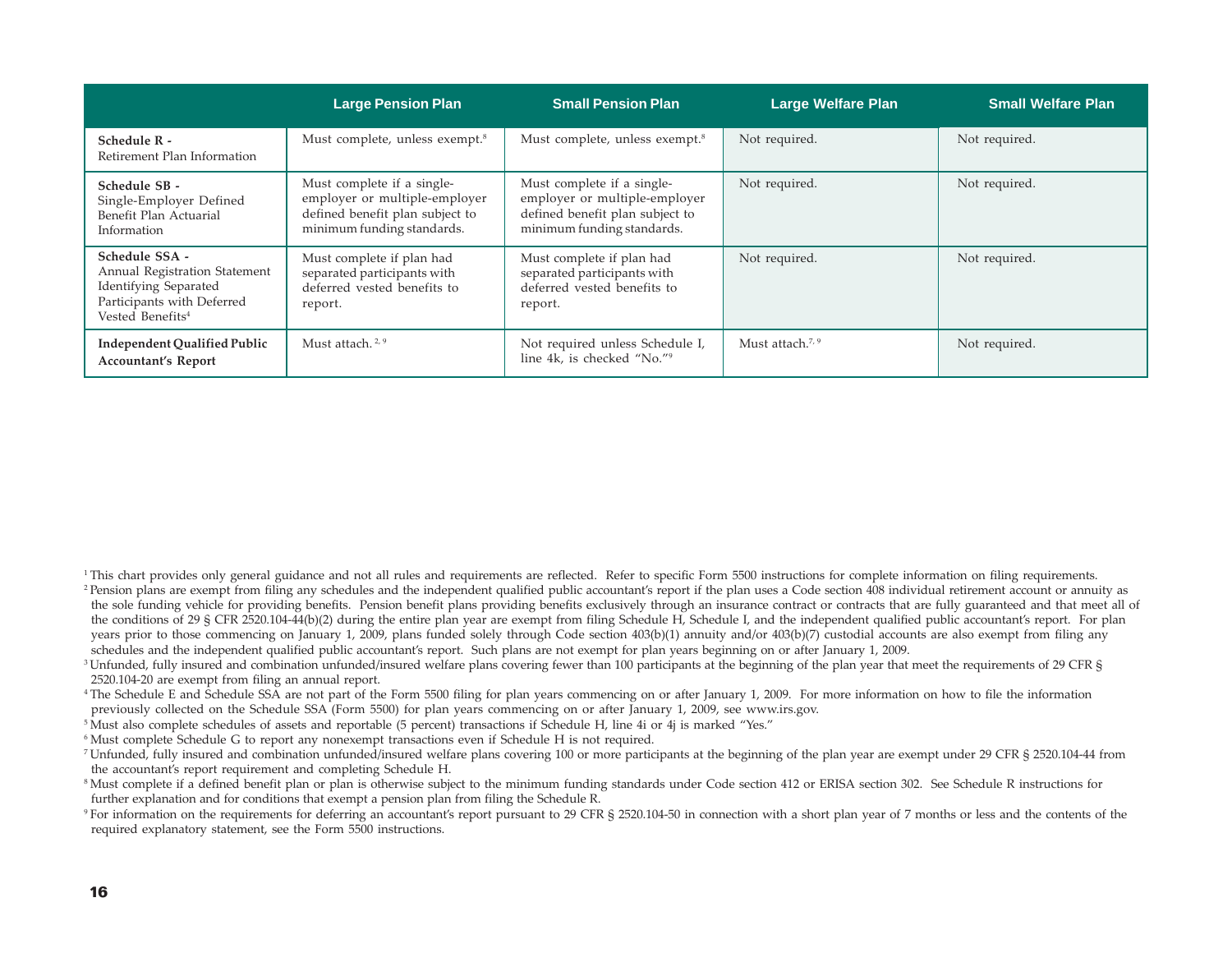| Section 2: DFE Quick Reference Chart: Form 5500, Schedules and Attachments |                                                                                                                                                                                        |                                                                                                                                                                                                            |                                                                                                                                                                                                       |                                                                                                                                                                                    |
|----------------------------------------------------------------------------|----------------------------------------------------------------------------------------------------------------------------------------------------------------------------------------|------------------------------------------------------------------------------------------------------------------------------------------------------------------------------------------------------------|-------------------------------------------------------------------------------------------------------------------------------------------------------------------------------------------------------|------------------------------------------------------------------------------------------------------------------------------------------------------------------------------------|
|                                                                            | <b>MTIA</b>                                                                                                                                                                            | <b>CCT or PSA</b>                                                                                                                                                                                          | 103-12 IE                                                                                                                                                                                             | <b>GIA</b>                                                                                                                                                                         |
| Form 5500                                                                  | Must complete. <sup>2</sup>                                                                                                                                                            | Must complete if filing as a DFE. <sup>2</sup>                                                                                                                                                             | Must complete if filing as a DFE. <sup>2</sup>                                                                                                                                                        | Must complete if filing as a DFE. <sup>2</sup>                                                                                                                                     |
| Schedule A -<br>Insurance Information                                      | Must complete if MTIA has<br>insurance contracts.                                                                                                                                      | Not required.                                                                                                                                                                                              | Must complete if 103-12 IE has<br>insurance contracts.                                                                                                                                                | Must complete.                                                                                                                                                                     |
| Schedule C -<br>Service Provider<br>Information                            | Must complete Part I if service<br>provider was paid \$5,000 or<br>more. Part II not required.                                                                                         | Not required.                                                                                                                                                                                              | Must complete Part I if service<br>provider was paid \$5,000 or<br>more and Part II if an accountant<br>was terminated.                                                                               | Must complete Part I if service<br>provider was paid \$5,000 or<br>more and Part II if an<br>accountant was terminated.                                                            |
| Schedule D -<br>DFE/Participating Plan<br>Information                      | List all plans that participated in<br>the MTIA in Part II. List all<br>CCTs, PSAs, and 103-12 IEs in<br>which the MTIA participated or<br>invested during the MTIA year<br>in Part I. | List all plans that participated in<br>the CCT or PSA in Part II. List all<br>CCTs, PSAs, and 103-12 IEs in<br>which the CCT or PSA partici-<br>pated or invested during the CCT<br>or PSA year in Part I. | List all plans that participated in<br>the 103-12 IE in Part II. List all<br>CCTs, PSAs, and 103-12 IEs in<br>which the 103-12 IE participated<br>or invested during the 103-12 IE<br>year in Part I. | List all plans that participated in<br>the GIA in Part II. List all<br>CCTs, PSAs and 103-12 IEs in<br>which the GIA participated or<br>invested during the GIA year<br>in Part I. |
| Schedule G -<br>Financial Transaction<br>Schedules                         | Must complete if Schedule H,<br>line 4b, 4c, or 4d is checked<br>$''$ Yes."                                                                                                            | Not required.                                                                                                                                                                                              | Must complete if Schedule H,<br>line 4b, 4c, or 4d is checked<br>$''$ Yes."                                                                                                                           | Must complete if Schedule H,<br>line 4b, 4c, or 4d is checked<br>''Yes.''                                                                                                          |
| Schedule H -<br>Large Plan and DFE<br>Financial Information                | Must complete Parts I, II, III,<br>and IV.                                                                                                                                             | Must complete Parts I, II, and III.<br>Skip Part IV.                                                                                                                                                       | Must complete Parts I, II, III,<br>and IV.                                                                                                                                                            | Must complete Parts I, II, III,<br>and IV.                                                                                                                                         |
| Schedules of Assets and<br>Reportable (5 percent)<br><b>Transactions</b>   | Must complete if Schedule H,<br>line 4i or 4j is checked "Yes."<br>See Schedule H instructions.                                                                                        | Not required.                                                                                                                                                                                              | Must complete Schedules of<br>Assets if Schedule H, line 4i, is<br>checked "Yes." Schedule of<br>Reportable (5 percent) Transactions<br>not required. See Schedule H<br>instructions.                 | Must complete if Schedule H,<br>line 4i or 4j is checked "Yes."<br>See Schedule H instructions.                                                                                    |
| <b>Independent Qualified</b><br>Public Accountant's Report                 | Not required.                                                                                                                                                                          | Not required.                                                                                                                                                                                              | Must attach.                                                                                                                                                                                          | Must attach.                                                                                                                                                                       |

<sup>2</sup> An MTIA is the only DFE for which the filing of the Form 5500 is mandatory. Employee benefit plans that participate in CCTs, PSAs, 103-12 IEs, and GIAs that file as DFEs are eligible for certain annual reporting relief.

<sup>&</sup>lt;sup>1</sup>This chart provides only general guidance and not all rules and requirements are reflected. Refer to specific Form 5500 instructions for complete information on filing requirements.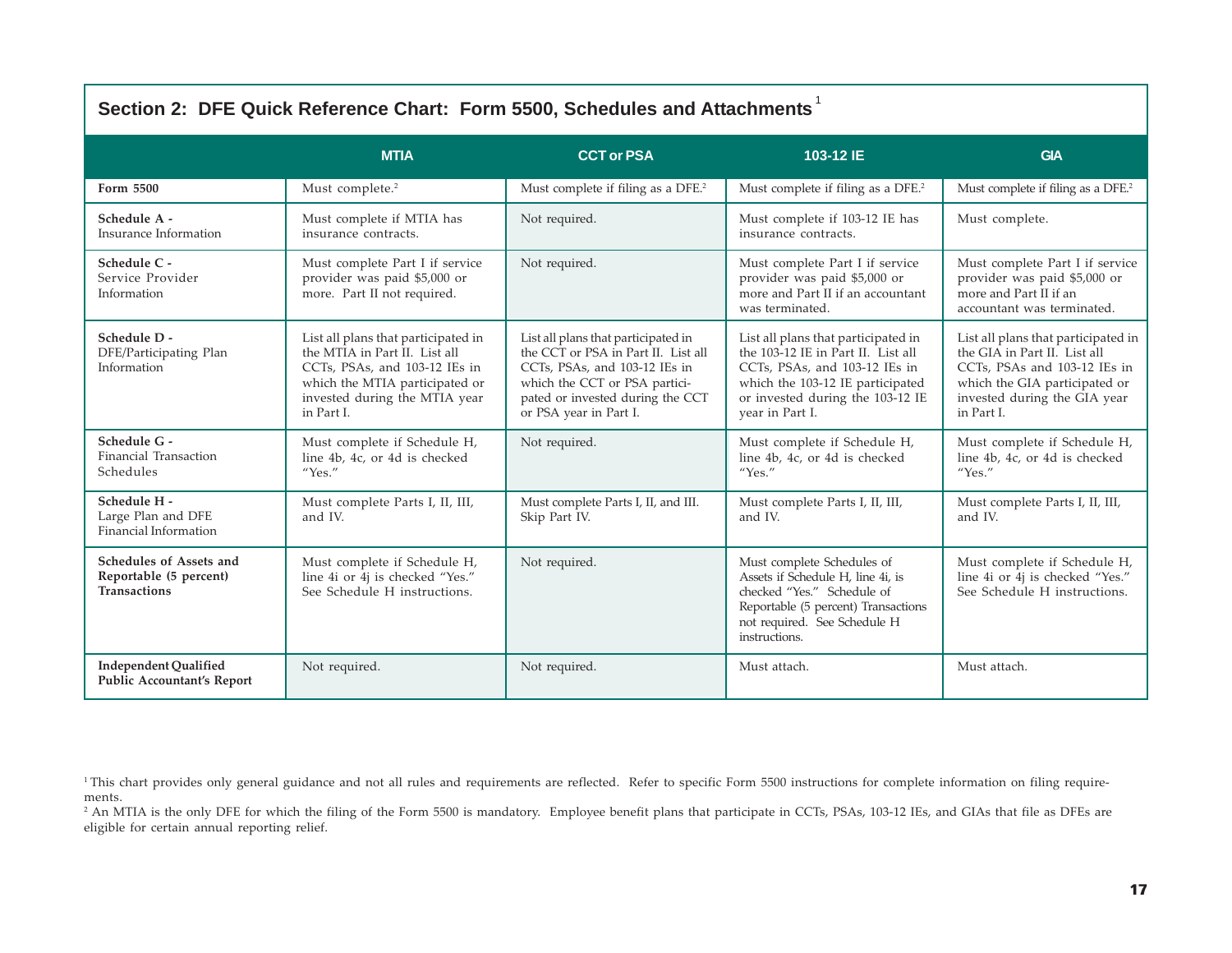| Section 3: MEWAs and ECEs Quick Reference Chart: Form M-1                                                                     |                                                                                                                                                                                                                                                                                                                                                                                                                                                                                                                                                                                                                                                                                                                                                                                                                                                                         |                |                                                                                                                                                                                                                                                                                                                                                                                                                                                                                                                                                                                                                                                                                                                                                                                                                                                                                                     |  |  |
|-------------------------------------------------------------------------------------------------------------------------------|-------------------------------------------------------------------------------------------------------------------------------------------------------------------------------------------------------------------------------------------------------------------------------------------------------------------------------------------------------------------------------------------------------------------------------------------------------------------------------------------------------------------------------------------------------------------------------------------------------------------------------------------------------------------------------------------------------------------------------------------------------------------------------------------------------------------------------------------------------------------------|----------------|-----------------------------------------------------------------------------------------------------------------------------------------------------------------------------------------------------------------------------------------------------------------------------------------------------------------------------------------------------------------------------------------------------------------------------------------------------------------------------------------------------------------------------------------------------------------------------------------------------------------------------------------------------------------------------------------------------------------------------------------------------------------------------------------------------------------------------------------------------------------------------------------------------|--|--|
| <b>Document</b>                                                                                                               | <b>Type of Information</b>                                                                                                                                                                                                                                                                                                                                                                                                                                                                                                                                                                                                                                                                                                                                                                                                                                              | <b>To Whom</b> | <b>When</b>                                                                                                                                                                                                                                                                                                                                                                                                                                                                                                                                                                                                                                                                                                                                                                                                                                                                                         |  |  |
| Form M-1<br>Report for Multiple Employer<br>Welfare Arrangements (MEWAs)<br>and Certain Entities Claiming<br>Exception (ECEs) | MEWA or ECE identifying information.<br>States in which coverage is provided,<br>insurance information, number of<br>participants covered, and information<br>about compliance with Part 7 of ERISA,<br>including any litigation alleging non-<br>compliance.<br>Administrators of MEWAs and ECEs that<br>offer or provide coverage for medical care<br>to employees of two or more employers<br>(including one or more self-employed<br>individuals) are generally required to file<br>the Form M-1.<br>An ECE is an entity that claims it is not a<br>MEWA due to the exception in the<br>definition of MEWA for entities that are<br>established and maintained under or<br>pursuant to one or more agreements that<br>the Secretary of Labor finds to be<br>collective bargaining agreements. For<br>more information on this exception, see<br>29 CFR § 2510.3-40. | <b>EBSA</b>    | <b>Annual Report:</b> Generally due by<br>March 1st of the year following the<br>calendar year for which report is<br>required. A 60-day extension is<br>available. For ECEs, an annual report is<br>required to be filed only if the ECE was<br>last originated within 3 years before<br>annual filing due date.<br><b>Origination Report:</b> Due within 90 days<br>of origination.<br>"Origination" generally occurs when:<br>(1) the MEWA or ECE first begins<br>offering or providing coverage; (2) the<br>MEWA or ECE begins offering or<br>providing coverage after a merger<br>(unless all MEWAs or ECEs involved<br>in the merger were last originated at<br>least 3 years prior to the merger); or (3)<br>the number of employees to which the<br>MEWA offers or provides coverage<br>has grown at least 50 percent. There-<br>fore, a MEWA or ECE may be origi-<br>nated more than once. |  |  |

<sup>1</sup> This chart provides only general guidance and not all rules and requirements are reflected.